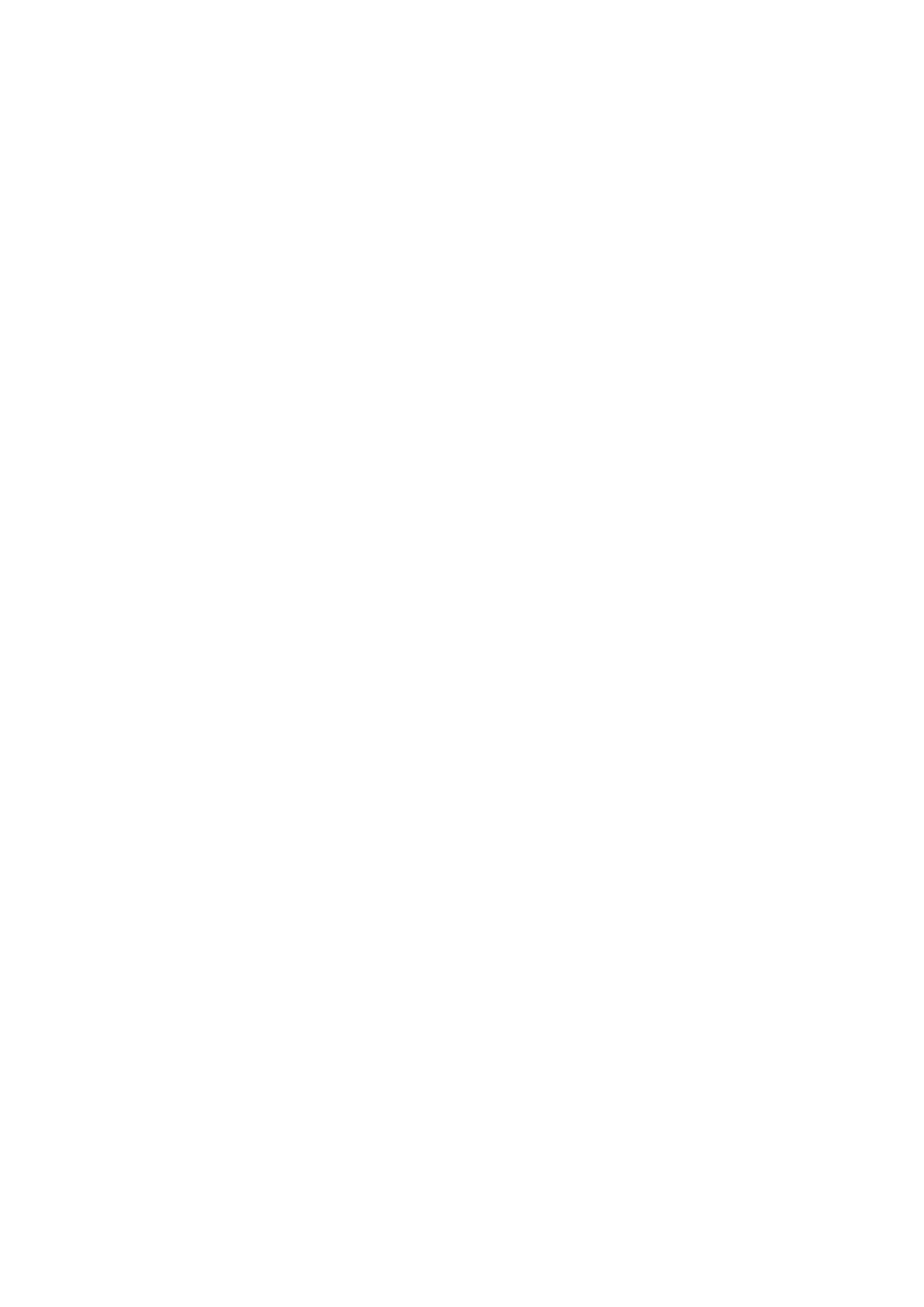#### **In the case of Anchugov and Gladkov v. Russia,**

The European Court of Human Rights (First Section), sitting as a Chamber composed of:

Isabelle Berro-Lefèvre, *President,* Mirjana Lazarova Trajkovska, Julia Laffranque,

Linos-Alexandre Sicilianos,

Erik Møse,

Ksenija Turković,

Dmitry Dedov, *judges,*

and Søren Nielsen, *Section Registrar,*

Having deliberated in private on 11 June 2013,

Delivers the following judgment, which was adopted on that date:

# **PROCEDURE**

1. The case originated in two applications (nos. 11157/04 and 15162/05) against the Russian Federation lodged with the Court under Article 34 of the Convention for the Protection of Human Rights and Fundamental Freedoms ("the Convention") by two Russian nationals, Mr Sergey Borisovich Anchugov and Mr Vladimir Mikhaylovich Gladkov ("the applicants"), on 16 February 2004 and 27 February 2005 respectively.

2. The first applicant was represented by Mr Ye. Stetsenko, a lawyer practising in Chelyabinsk. The second applicant, who had been granted legal aid, was represented by Mr V. Shukhardin, a lawyer practising in Moscow. The Russian Government ("the Government") were represented by Ms V. Milinchuk, former Representative of the Russian Federation at the European Court of Human Rights, in the proceedings in application no. 11157/04, and by Mr G. Matyushkin, the Representative of the Russian Federation at the European Court of Human Rights, in the proceedings in application no. 15162/05.

3. The applicants complained, in particular, that, as they were convicted prisoners in detention, they were debarred from voting in elections. They relied on Article 10 of the Convention and Article 3 of Protocol No. 1, taken alone and in conjunction with Article 14 of the Convention.

4. The President of the First Section decided to give notice of the applications to the Government on 22 October 2007 and 19 October 2009 respectively. It was also decided to rule on the admissibility and merits of the applications at the same time (Article 29  $\S$  1).

5. On 11 June 2013 the Chamber decided to join the proceedings in the applications (Rule 42 § 1).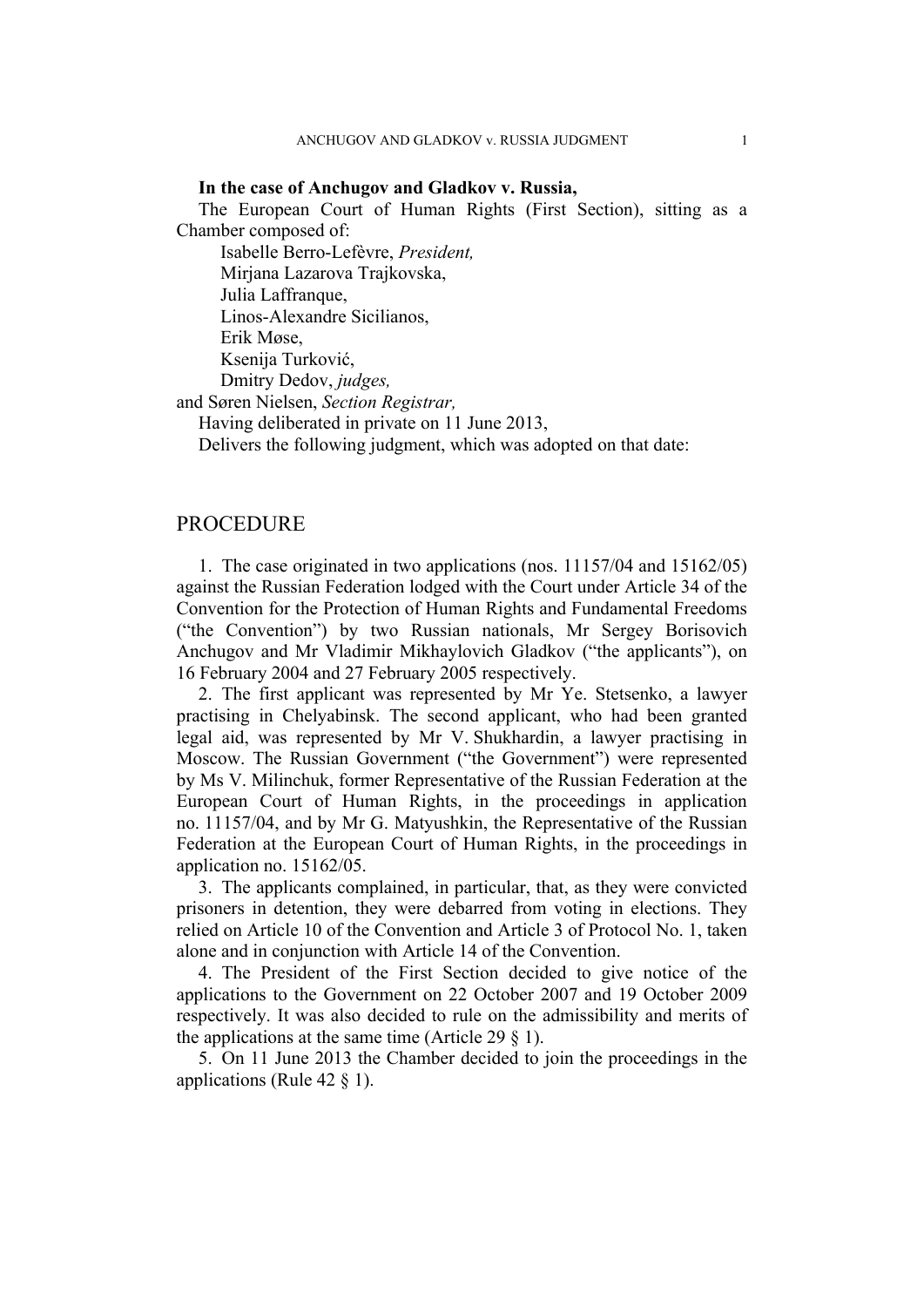# THE FACTS

#### I. THE CIRCUMSTANCES OF THE CASE

6. The first applicant was born in 1971 and lives in Chelyabinsk. The second applicant was born in 1966 and lives in Moscow.

#### **A. The applicants' criminal history**

## *1. The first applicant*

7. On 10 January 1995 the first applicant was arrested on suspicion of having committed a criminal offence and remanded in custody.

8. By a judgment of 23 June 1998 the applicant was convicted at first instance on a charge of murder and several counts of theft and fraud and sentenced to death. On 20 December 1999 his conviction was upheld on appeal, but the death sentence was commuted to fifteen years' imprisonment.

9. On the date of his latest correspondence with the Court, the first applicant was serving a sentence of imprisonment in penitentiary facility YuK-25/1 in Orenburg.

#### *2. The second applicant*

10. On 20 January 1995 the second applicant was arrested on suspicion of having committed a criminal offence and remanded in custody.

11. On 27 November 1995 the second applicant was convicted at first instance and sentenced to five years' imprisonment. The sentence was upheld on appeal on 19 June 1996.

12. In another set of criminal proceedings, on 13 November 1998 the second applicant was convicted of murder, aggravated robbery, participation in an organised criminal group and resistance to police officers and sentenced to death. On 15 February 2000 his conviction was upheld on appeal, but the death sentence was commuted to fifteen years' imprisonment, of which fourteen were to be served in prison and the last year in a correctional facility.

<span id="page-3-0"></span>13. On 23 April 2008 the second applicant was released from prison on parole.

#### **B. The applicants' attempts to participate in elections**

14. The first and second applicants were kept in pre-trial detention centres from 10 January 1995 to 20 December 1999 and from 20 January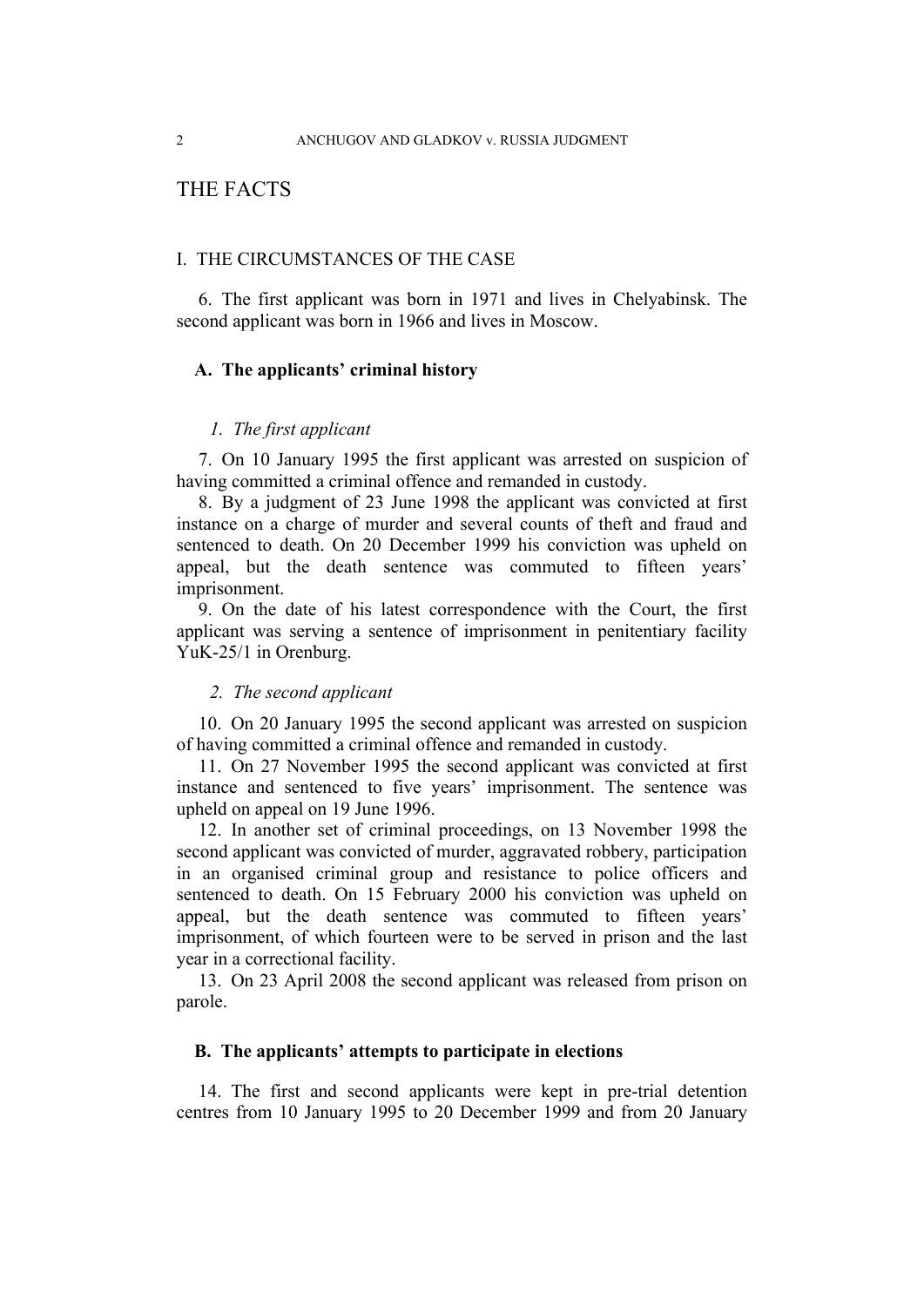1995 to 22 March 2000 respectively. During those periods the first applicant voted twice in parliamentary elections and the second applicant voted several times in parliamentary and presidential elections and in regional elections of an executive official.

15. On an unspecified date the first applicant was transferred to a penitentiary facility to serve his prison sentence. Since that date he has been debarred, as a convicted prisoner, from participating in any elections pursuant to Article 32 § 3 of the Russian Constitution ("the Constitution").

16. On 22 March 2000 the second applicant was transferred to a prison to continue serving his sentence. From that date, and until his release from prison on 23 April 2008, the second applicant was debarred from voting in elections under the provisions of the aforementioned Article.

<span id="page-4-0"></span>17. In particular, the applicants were ineligible to vote in the elections of members of the State Duma – the lower chamber of the Russian parliament – held on 7 December 2003 and 2 December 2007 and in the presidential elections of 26 March 2000, 14 March 2004 and 2 March 2008. The second applicant was also unable to vote in additional parliamentary elections held in the electoral constituency of his home address on 5 December 2004.

#### **C. The applicants' applications to the Constitutional Court**

18. Both applicants challenged, at various times, the aforementioned constitutional provision before the Russian Constitutional Court ("the Constitutional Court") stating that it violated a number of their constitutional rights.

19. In letters of 15 March and 6 April 2004, sent to the first and second applicants respectively, the Secretariat of the Constitutional Court replied that the applicants' complaints fell outside the Constitutional Court's competence and therefore had no prospects of success.

20. The second applicant appealed against that decision to the President of the Constitutional Court.

21. By a decision of 27 May 2004 the Constitutional Court declined to accept the second applicant's complaint for examination, stating that it had no jurisdiction to check whether certain constitutional provisions were compatible with others.

22. On 19 July 2004 the Secretariat of the Constitutional Court forwarded the court's decision to the second applicant. In a letter of 5 August 2004 a regional office of the Department of Execution of Sentences sent the Secretariat's letter of 19 July 2004 to the second applicant's prison. According to the second applicant, this correspondence, including the decision of 19 July 2004, was delivered to him on 1 September 2004.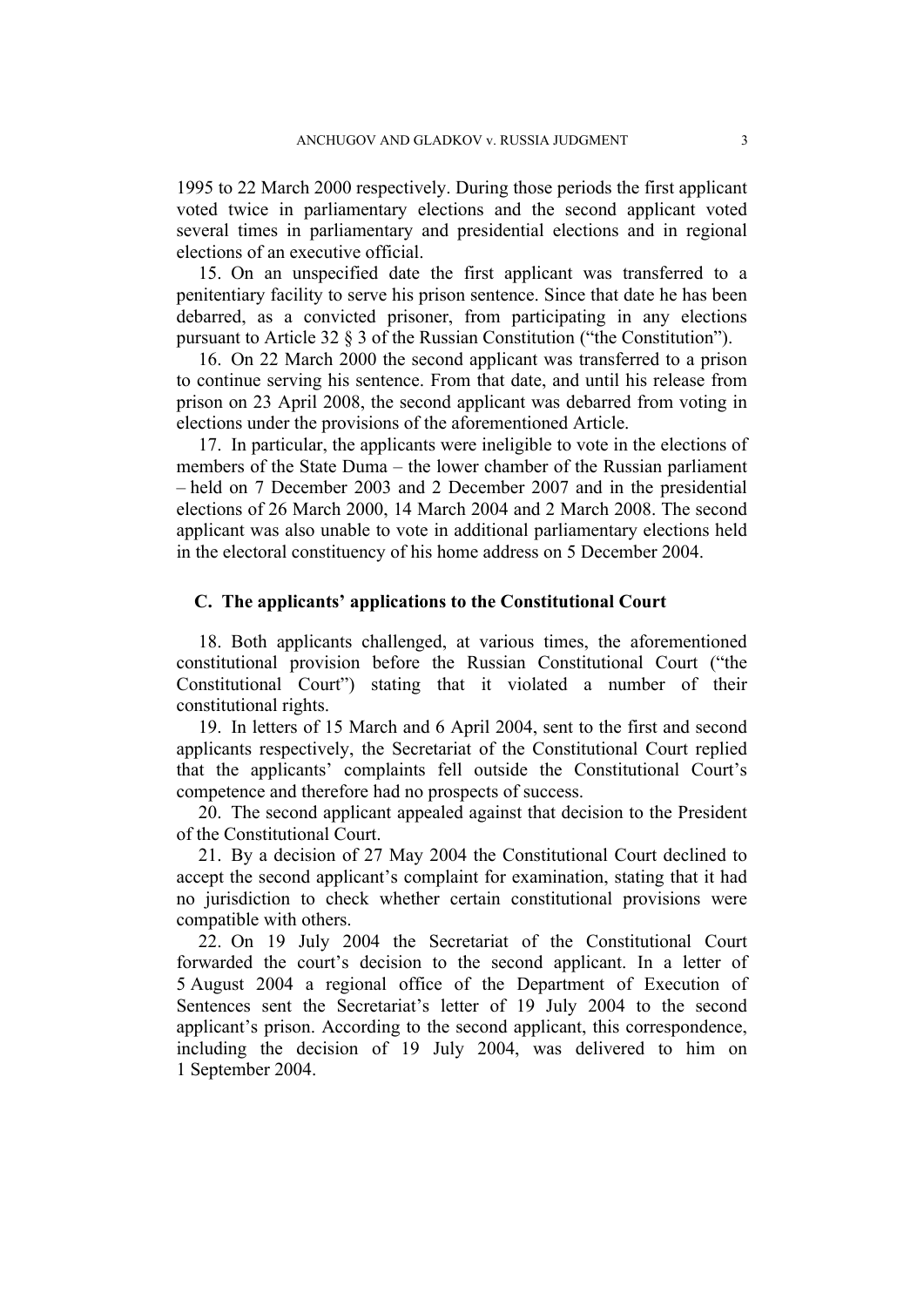#### 4 ANCHUGOV AND GLADKOV v. RUSSIA JUDGMENT

#### **D. Proceedings against election commissions**

<span id="page-5-0"></span>23. The second applicant then repeatedly brought court proceedings against election commissions at various levels complaining of their refusals to allow him to vote in parliamentary and presidential elections. His complaints were rejected either on formal grounds or on the merits. Final decisions were taken by the appellate courts on 1 December 2007 and 3 April, 5 May, 4 June and 29 September 2008. The domestic courts mainly referred to Article 32 § 3 of the Constitution and the fact that the second applicant was a convicted prisoner, and stated that the domestic law debarred him from voting in elections. In its decision of 1 December 2007 the Lipetsk Regional Court also held as follows:

"In the judgment of the European Court of Human Rights dated 6 October 2005 in the case of Hirst v. the United Kingdom the applicant's disenfranchisement on account of his serving a sentence of imprisonment was found to be in breach of Article 3 of Protocol No 1 to the Convention.

The European Court noted in that judgment that prisoners in general continued to enjoy all the fundamental rights and freedoms guaranteed under the Convention save for the right to liberty, where lawfully imposed detention expressly falls within the scope of Article 5 of the Convention.

It was also pointed out that a blanket statutory disenfranchisement of all convicted prisoners in prisons (of the United Kingdom) applies automatically to such prisoners, irrespective of the length of their sentence and irrespective of the nature or gravity of their offence and their individual circumstances. Such a general, automatic and indiscriminate restriction on a vitally important Convention right must be seen as falling outside any acceptable margin of appreciation, however wide that margin might be, and as being incompatible with Article 3 of Protocol No. 1.

... The Russian Federation accepts ... as binding the jurisdiction of the European Court of Human Rights regarding questions of interpretation and application of the Convention and its Protocols in situations of alleged violations of those legal instruments by the Russian Federation where the alleged violation has taken place after their entry into force in respect of the Russian Federation.

However, the aforementioned judgment of the European Court does not allow a conclusion to be reached as to the unreasonableness of restrictions on electoral rights established in the legislation of the Russian Federation in respect of individuals serving a sentence of imprisonment after their conviction by a court.

Apart from the foregoing, the said judgment of the European Court provides that any restrictions on other rights of prisoners (save for the right to liberty) must be justified, although such justification may well be found in considerations of security, in particular the prevention of crime and disorder, which inevitably flow from the circumstances of imprisonment.

Also, it is noted that Article 3 of Protocol No. 1, which enshrines the individual's capacity to influence the composition of the law-making power, does not therefore exclude that restrictions on electoral rights could be imposed on an individual who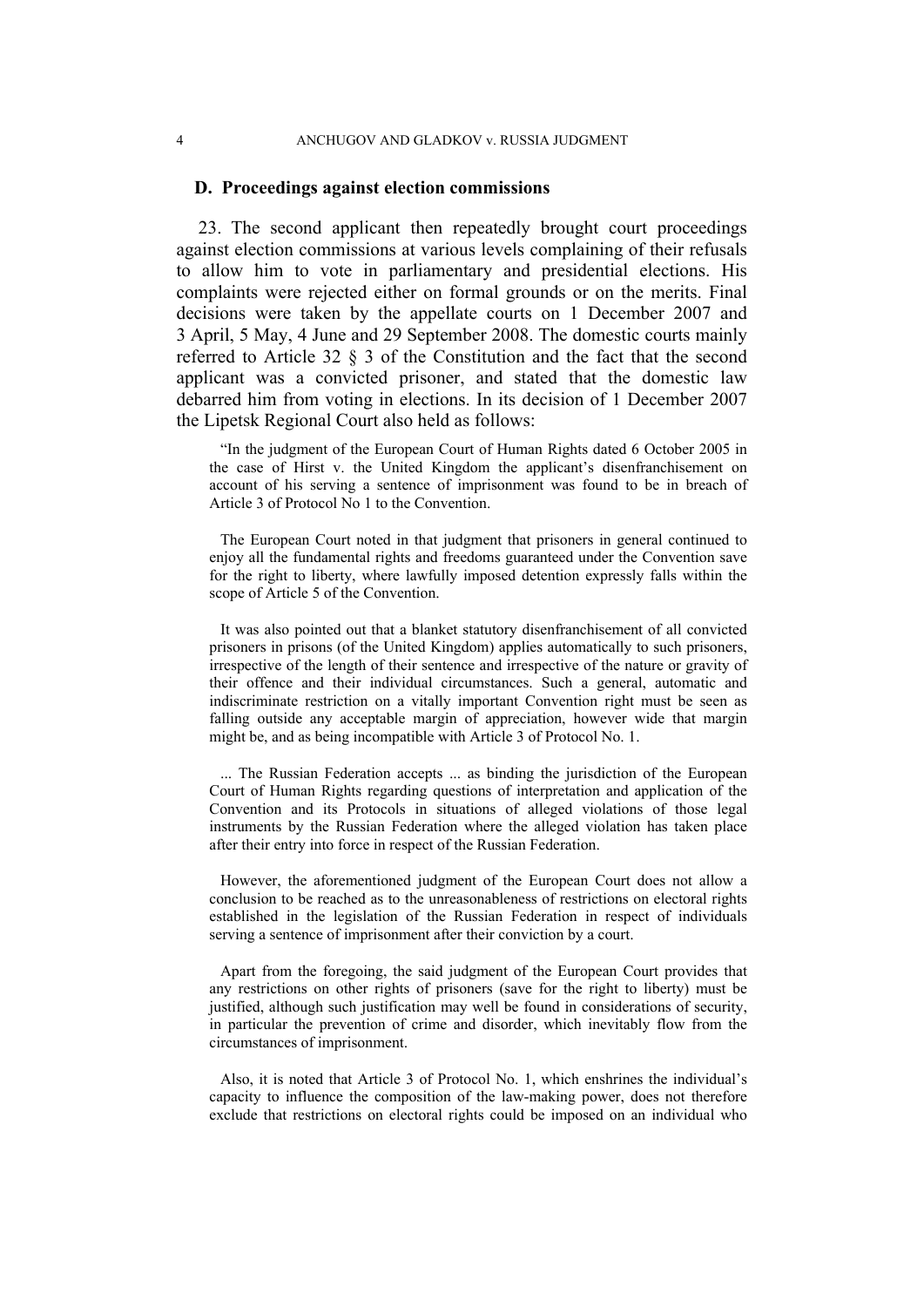has, for example, seriously abused a public position or whose conduct threatened to undermine the rule of law or democratic foundations. The severe measure of disenfranchisement must not, however, be resorted to lightly and the principle of proportionality requires a discernible and sufficient link between the sanction and the conduct and circumstances of the individual concerned.

Therefore, without ruling out the very possibility of restricting electoral rights of convicted prisoners, the European Court attaches decisive weight to the proportionality and reasonableness of establishing this measure in law.

The criteria which the European Court has considered as decisive when determining a question of proportionality of, and justification for, limiting electoral rights of convicted prisoners – the nature and seriousness of their offence and their individual circumstances – were taken into account when [the second applicant's] punishment was chosen, in accordance with provisions of the [Russian] legislation which were not analysed in the aforementioned judgment.

According to [a relevant provision] of the Russian Penitentiary Code, it is individuals convicted of particularly serious offences, or of particularly serious repeat offences, and sentenced to a term of imprisonment exceeding five years ... who serve their sentence in prison.

It should also be noted that, in accordance with Article 10 § 3 of the International Covenant on Civil and Political Rights of 16 December 1966, the penitentiary system must comprise treatment of prisoners the essential aim of which must be their reformation and social rehabilitation.

[A relevant provision] of the Russian Code of Criminal Procedure also lists the reform of a convicted prisoner as one of the aims of punishment, together with the prevention of further crimes.

Therefore, taking into account the aforementioned criteria, [it can be concluded that] the temporary (for the period of imprisonment) restriction of the electoral rights established in the legislation of the Russian Federation in respect of individuals serving a sentence of imprisonment is, from its inception, reasonable, justified and in the public interest, being a preventive measure aimed at reforming convicted prisoners and deterring them from committing crimes and breaching public order in the future, including in the period when elections are held.

The same [reasoning] applies to the restriction of [the second applicant's] electoral rights."

## **E. Other proceedings**

24. The second applicant also attempted to bring proceedings complaining of the refusal of the head of a local election commission to give him copies of certain documents.

25. On 27 December 2007 the Lipetsk Regional Court returned the second applicant's claim, stating that it should be lodged with a lower court.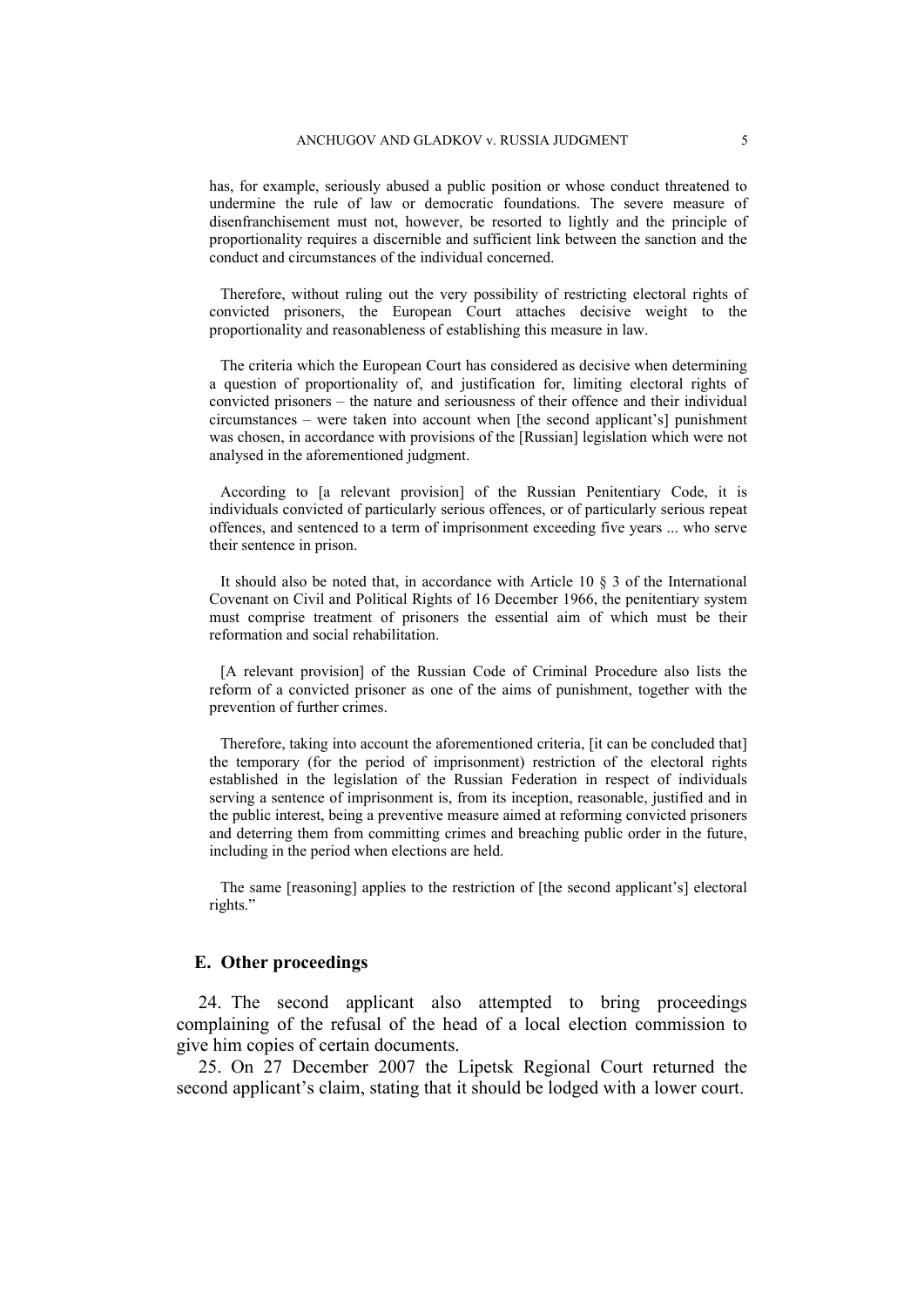26. On 4 June 2008 the Supreme Court upheld the above decision on appeal.

#### **F. The applicants' applications to the European Court**

27. In his first letter to the Court dated 16 February 2004, and dispatched, as is clear from the postmark, on 17 February 2004, the first applicant described the circumstances of his case and complained about his disenfranchisement and inability to vote in a number of elections held in Russia. He later reproduced this in an application form of 30 April 2004, which was received by the Court on 23 June 2004.

28. The second applicant complained about his disenfranchisement and inability to vote in elections in an application form which he dated 29 December 2004 and which, as is clear from the postmark, he sent on 27 February 2005. The Court received the application form on 30 March 2005.

29. Subsequently, the applicants updated their applications referring to new elections in which they were still ineligible to vote.

### II. RELEVANT DOMESTIC LAW

# **A. Constitution**

30. Article 15 (Chapter 1) of the Russian Constitution of 12 December 1993 provides:

"1. The Constitution of the Russian Federation shall have supreme legal force and direct effect and shall be applicable within the entire territory of the Russian Federation. Statutes and other legal instruments adopted in the Russian Federation shall not contradict the Constitution of the Russian Federation.

4. Generally recognised principles and norms of international law and international treaties and agreements of the Russian Federation shall be a component part of its legal system. If an international treaty or agreement of the Russian Federation establishes other rules than those envisaged by the [domestic] law, the rules of the international treaty or agreement shall be applicable."

31. Article 32 (Chapter 2) of the Constitution provides:

 $\ddot{\cdot}$ 

...

2. Citizens of the Russian Federation shall have the right to elect and to be elected to bodies of state governance and bodies of local self-government, as well as to take part in a referendum.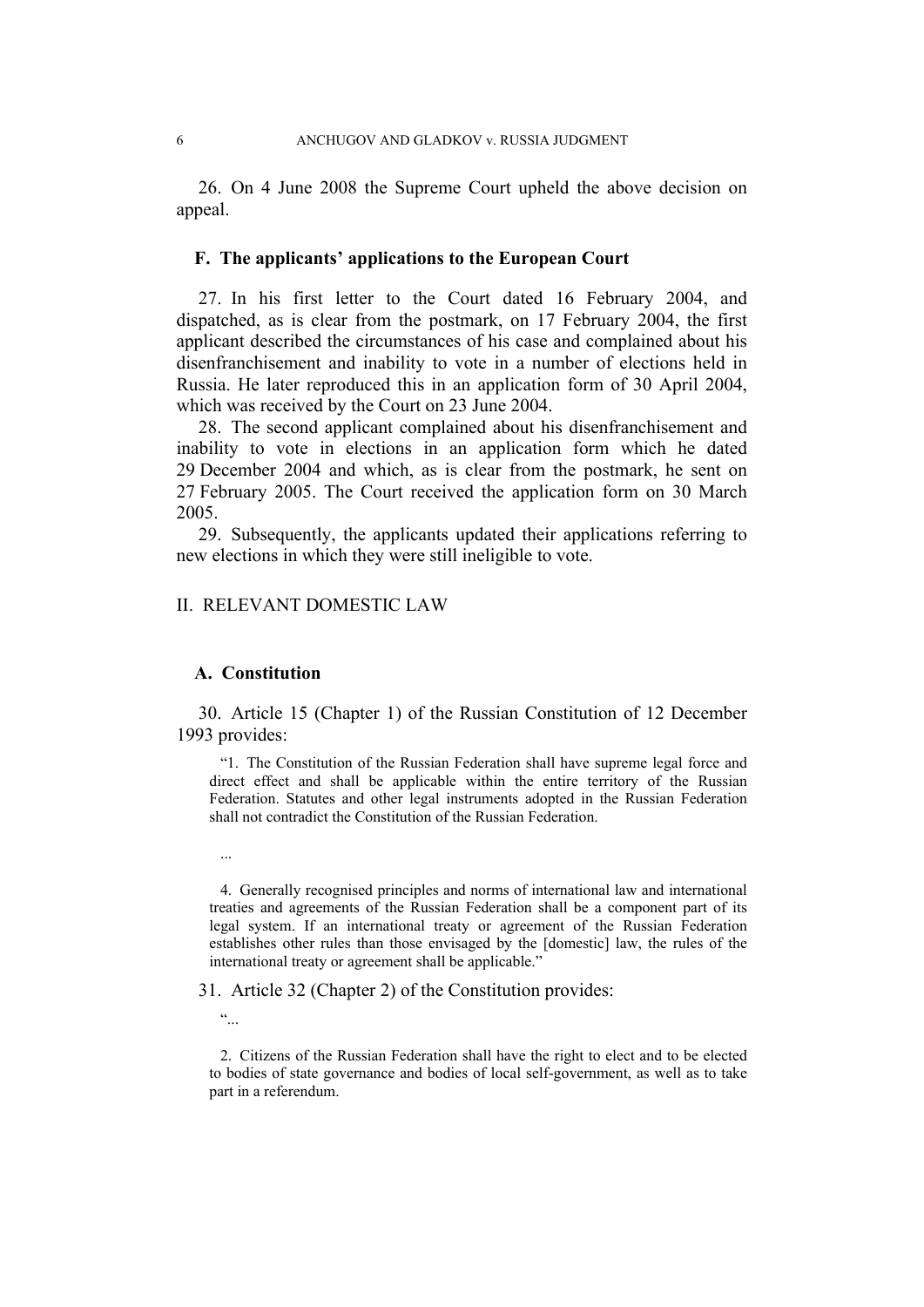3. ... citizens detained in a detention facility pursuant to a sentence imposed by a court shall not have the right to vote or to stand for election.

<span id="page-8-0"></span>32. Article 33 (Chapter 2) of the Constitution reads as follows:

"Citizens of the Russian Federation shall have the right to appeal in person and make individual and collective appeals to State bodies and local bodies of selfgovernment".

<span id="page-8-1"></span>33. Article 134 (Chapter 9) of the Constitution reads as follows:

"Proposals on amendments to and revision of the provisions of the Constitution of the Russian Federation may be submitted by the President of the Russian Federation, the Federation Council, the State Duma, the Government of the Russian Federation, legislative (representative) bodies of constituent entities of the Russian Federation, and by groups of deputies numbering no less than one fifth of the total number of deputies of the Federation Council or of the State Duma".

<span id="page-8-2"></span>34. Article 135 (Chapter 9) of the Constitution provides:

"1. The provisions of Chapters 1, 2 and 9 of the Constitution of the Russian Federation may not be revised by the Federal Assembly.

2. Where a proposal to revise any provisions in Chapters 1, 2 and 9 of the Constitution of the Russian Federation is supported by three fifths of the total number of deputies of the Federation Council and the State Duma, a Constitutional Assembly shall be convened in accordance with a federal constitutional law.

3. The Constitutional Assembly may either confirm the inviolability of the Constitution of the Russian Federation or draw up a new draft of the Constitution of the Russian Federation which shall be adopted by two thirds of the total number of deputies to the Constitutional Assembly or submitted to a nationwide vote. In the event of a nationwide vote, the Constitution of the Russian Federation shall be considered as adopted if more than half of those voting have voted for it, provided that more than half of the electorate have taken part in the voting."

#### **B. Other legal instruments**

 $\cdot$ ...".

35. The provisions of Article 32 § 3 of the Constitution are reproduced in section 4(3) of the Federal Law of 12 June 2002 on Fundamental Guarantees of Electoral Rights and Eligibility to Participate in a Referendum of the Citizens of the Russian Federation and in section 3(4) of the Federal Law of 10 January 2003 on Presidential Elections in the Russian Federation.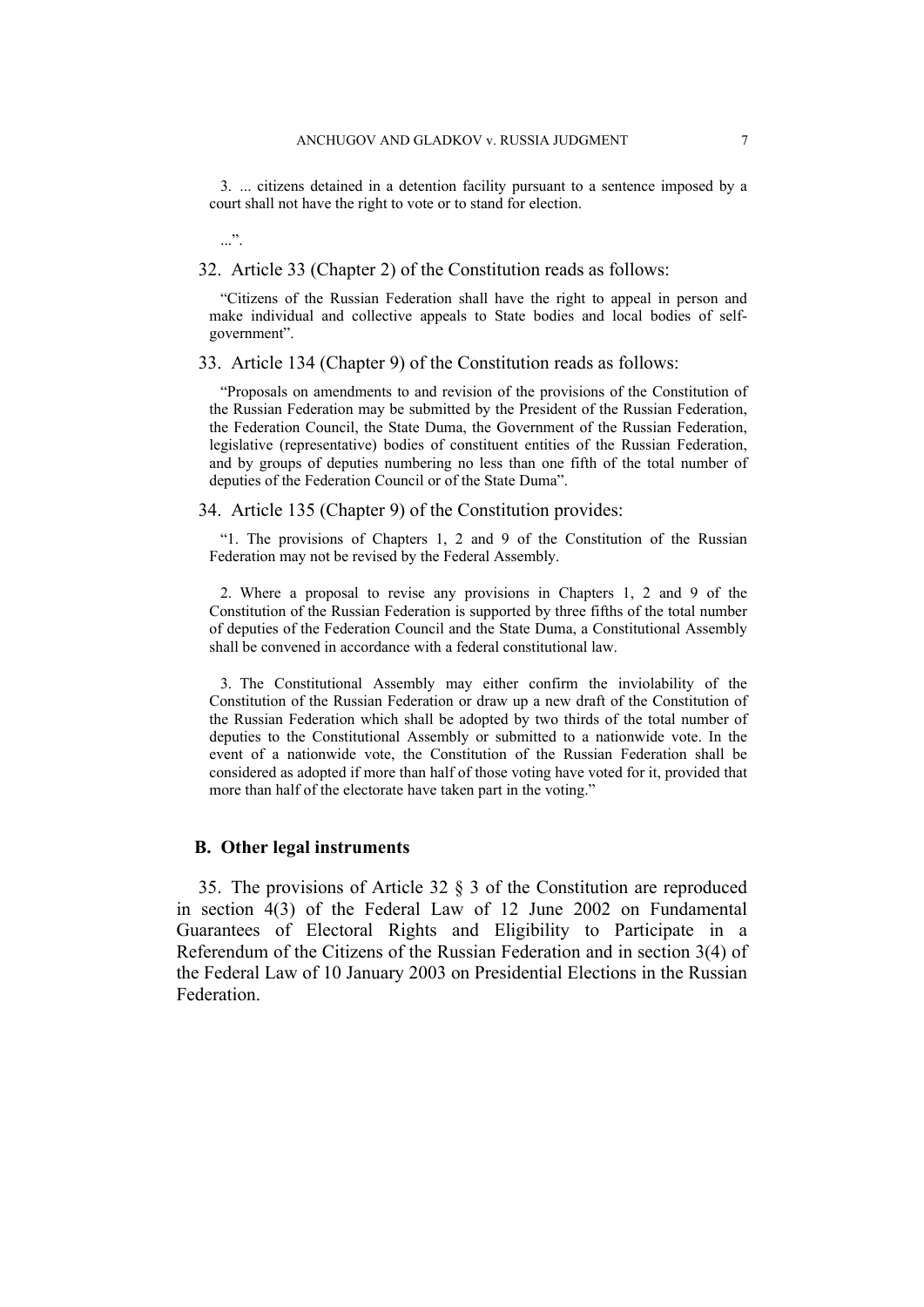## III. INTERNATIONAL AND OTHER RELEVANT MATERIALS

#### **A. Vienna Convention on the Law of Treaties (1969)**

<span id="page-9-0"></span>36. Article 27 ("Internal law and observance of treaties") of the Vienna Convention on the Law of Treaties reads as follows:

"A party may not invoke the provisions of its internal law as justification for its failure to perform a treaty. ..."

# **B. Work of the United Nations International Law Commission**

37. At its fifty-third session, in 2001, the International Law Commission ("the ILC") adopted a text entitled "Draft articles on Responsibility of States for Internationally Wrongful Acts, with commentaries". The text was submitted to the United Nations General Assembly as a part of the ILC's report covering the work of that session. The report was published in the "Yearbook of the International Law Commission, 2001", vol. II, Part Two, as corrected. In its relevant parts, the aforementioned text read as follows:

Article 3: Characterization of an act of a State as internationally wrongful

"The characterization of an act of a State as internationally wrongful is governed by international law. Such characterization is not affected by the characterization of the same act as lawful by internal law."

In its commentary to this article the ILC noted, in particular:

"(1) Article 3 makes explicit a principle ... that the characterization of a given act as internationally wrongful is independent of its characterization as lawful under the internal law of the State concerned ... [A] State cannot, by pleading that its conduct conforms to the provisions of its internal law, escape the characterization of that conduct as wrongful by international law ..."

 $\ddot{\cdot}$  ...

...

<sup>(3)</sup> That conformity with the provisions of internal law in no way precludes conduct being characterized as internationally wrongful is ... well settled ... The principle was reaffirmed many times:

<sup>...</sup> a State cannot adduce ... its own Constitution with a view to evading obligations incumbent upon it under international law or treaties in force [*Treatment of Polish Nationals and Other Persons of Polish Origin or Speech in the Danzig Territory, Advisory Opinion, 1932, P.C.I.J., Series A/B, No. 44*, p. 24]."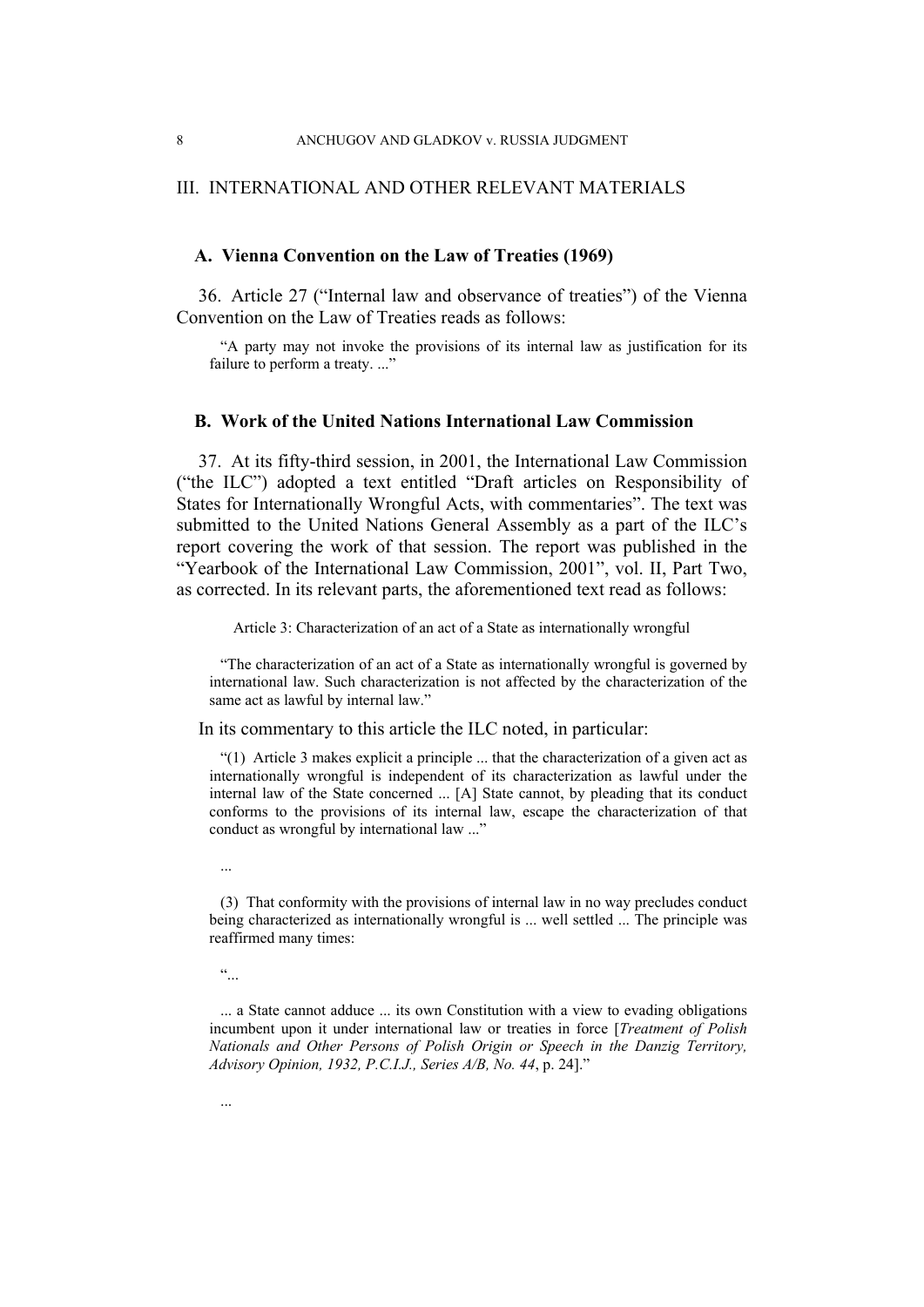(9) As to terminology, in the English version the term "internal law" ... covers all provisions of the internal legal order, whether written or unwritten and whether they take the form of constitutional or legislative rules, administrative decrees or judicial decisions."

# **C. International Covenant on Civil and Political Rights (adopted by the General Assembly of the United Nations on 16 December 1966)**

<span id="page-10-0"></span>38. The relevant provisions of the International Covenant on Civil and Political Rights read as follows:

#### **Article 10**

"1. All persons deprived of their liberty shall be treated with humanity and with respect for the inherent dignity of the human person.

...

3. The penitentiary system shall comprise treatment of prisoners the essential aim of which shall be their reformation and social rehabilitation ..."

#### **Article 25**

"Every citizen shall have the right and the opportunity, without any of the distinctions mentioned in article 2 [race, colour, sex, language, religion, political or other opinion, national or social origin, property, birth or other status] and without unreasonable restrictions:

(a) To take part in the conduct of public affairs, directly or through freely chosen representatives;

(b) To vote and to be elected at genuine periodic elections which shall be by universal and equal suffrage and shall be held by secret ballot, guaranteeing the free expression of the will of the electors;

(c) To have access, on general terms of equality, to public service in his country."

#### **D. United Nations Human Rights Committee**

39. In its General Comment no. 25 (1996) on Article 25 of the International Covenant on Civil and Political Rights, the Human Rights Committee expressed the following view:

"14. In their reports, States parties should indicate and explain the legislative provisions which would deprive citizens of their right to vote. The grounds for such deprivation should be objective and reasonable. If conviction for an offence is a basis for suspending the right to vote, the period of such suspension should be proportionate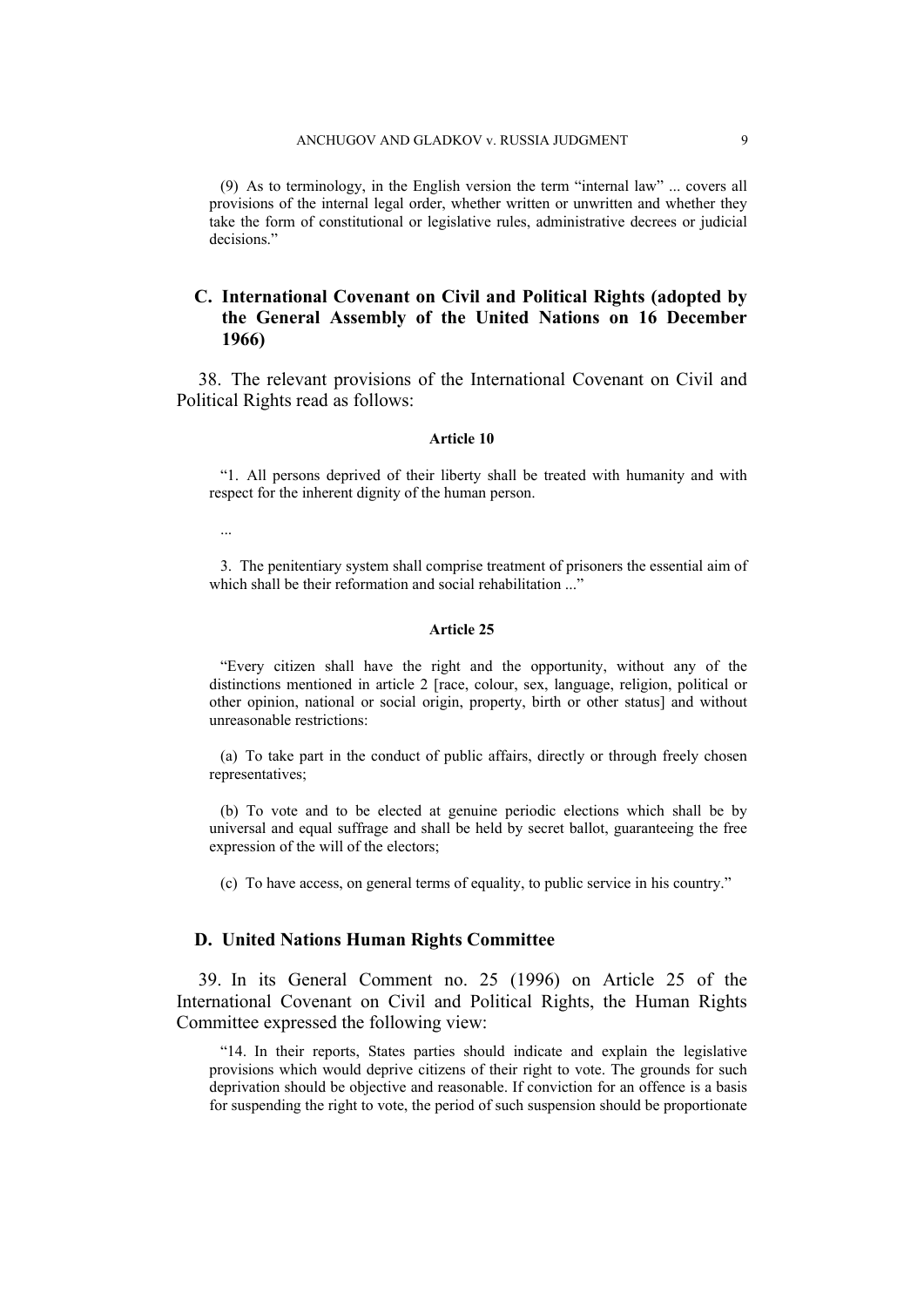to the offence and the sentence. Persons who are deprived of liberty but who have not been convicted should not be excluded from exercising the right to vote."

40. In its views on the *Yevdokimov and Rezanov v. Russian Federation* case (21 March 2011, no. 1410/2005), the Human Rights Committee, referring to the Court's judgment in *Hirst (no. 2)* [GC] (cited above), stated:

"7.5 ... the State party, whose legislation provides a blanket deprivation of the right to vote to anyone sentenced to a term of imprisonment, did not provide any arguments as to how the restrictions in this particular case would meet the criterion of reasonableness as required by the Covenant. In the circumstances, the Committee concludes there has been a violation of article 25 alone and in conjunction with article 2, paragraph 3, of the Covenant..."

# **E. Venice Commission Code of Good Practice in Electoral Matters**

41. This document, adopted by the European Commission for Democracy through Law ("the Venice Commission") at its 51st plenary session (5-6 July 2002) and submitted to the Parliamentary Assembly of the Council of Europe on 6 November 2002, lays down the guidelines developed by the Commission concerning the circumstances in which people may be deprived of the right to vote or to stand for election. The relevant passages read as follows:

"i. provision may be made for depriving individuals of their right to vote and to be elected, but only subject to the following cumulative conditions:

ii. it must be provided for by law;

iii. the proportionality principle must be observed; conditions for depriving individuals of the right to stand for election may be less strict than for disenfranchising them;

iv. the deprivation must be based on mental incapacity or a criminal conviction for a serious offence;

v. Furthermore, the withdrawal of political rights or finding of mental incapacity may only be imposed by express decision of a court of law."

#### **F. Law and practice in the Contracting States**

42. A comparative law study was carried out in the context of the proceedings before the Grand Chamber of the Court in the case of *Scoppola v. Italy (no. 3)* ([GC], no. 126/05, §§ 45-48, 22 May 2012). Nineteen of the forty-three Contracting States examined in that study place no restrictions on the right of convicted prisoners to vote: Albania, Azerbaijan, Croatia, Cyprus, Czech Republic, Denmark, Finland, Ireland, Latvia, Lithuania,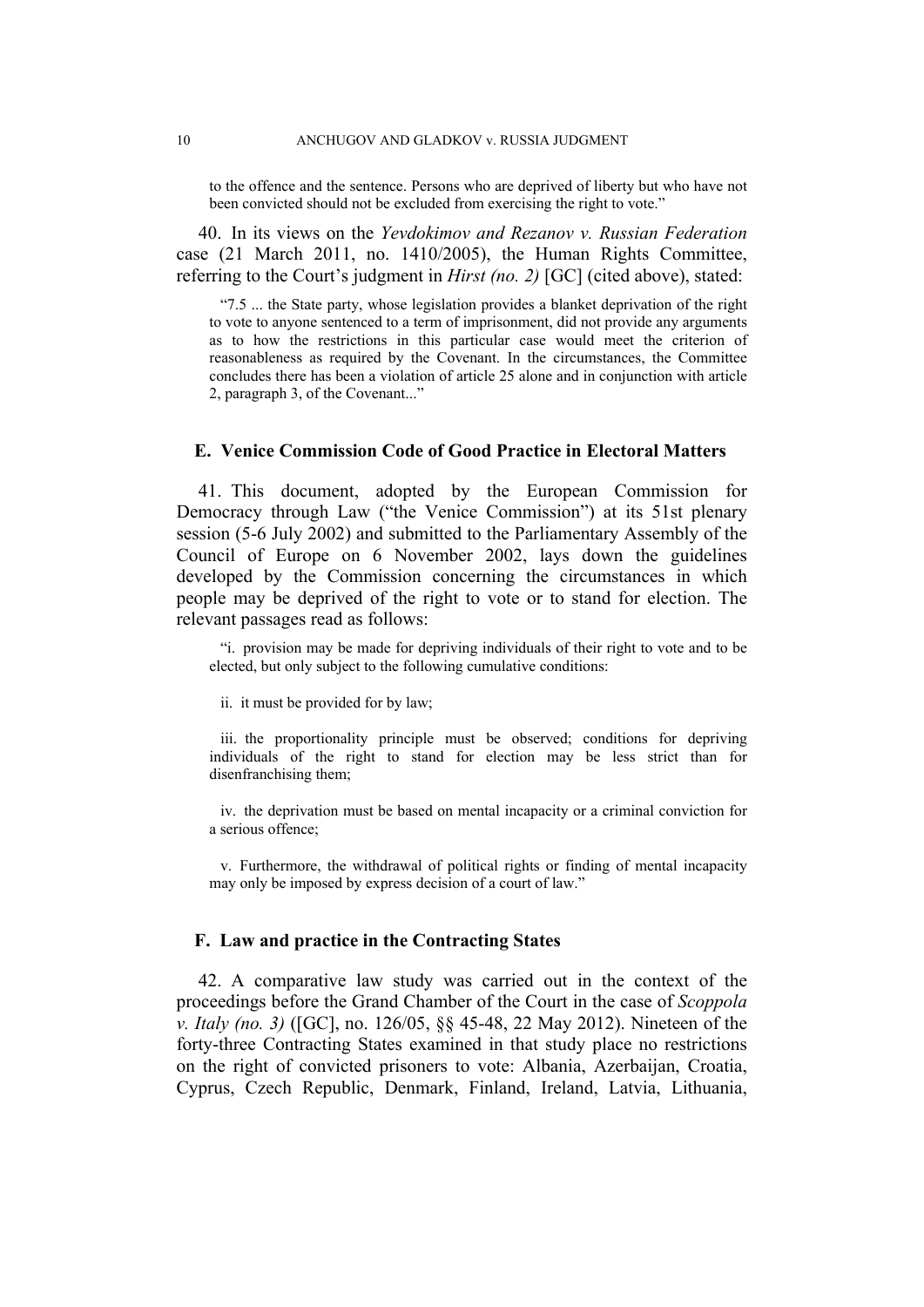Moldova, Montenegro, Serbia, Slovenia, Spain, Sweden, Switzerland, "the former Yugoslav Republic of Macedonia" and Ukraine.

43. Seven Contracting States (Armenia, Bulgaria, Estonia, Georgia, Hungary, Russia and the United Kingdom) automatically deprive all convicted prisoners serving prison sentences of the right to vote.

44. The remaining seventeen member States (Austria, Belgium, Bosnia and Herzegovina, France, Germany, Greece, Italy, Luxembourg, Malta, Monaco, Netherlands, Poland, Portugal, Romania, San Marino, Slovakia and Turkey) have adopted an intermediate approach: disenfranchisement of prisoners depends on the type of offence and/or the length of the custodial sentence.

45. In some of the States in this category the decision to deprive convicted prisoners of the right to vote is left to the discretion of the criminal court (Austria, Belgium, France, Germany, Greece, Luxembourg, Netherlands, Poland, Portugal, Romania and San Marino). In Greece and Luxembourg, in the event of particularly serious offences disenfranchisement is applied independently of any court decision.

## **G. Other materials**

46. For other relevant materials see *Scoppola (no. 3)* [GC], cited above, §§ 43, 49-60.

#### THE LAW

# I. ALLEGED VIOLATION OF ARTICLE 3 OF PROTOCOL NO. 1 TO THE CONVENTION

47. The applicants complained that their disenfranchisement on the ground that they were convicted prisoners violated their right to vote and, in particular, that they had been unable to vote in a number of elections held on various dates in 2000 to 2008 (see paragraph [17](#page-4-0) above). They relied on Article 3 of Protocol No. 1 to the Convention, which reads as follows:

"The High Contracting Parties undertake to hold free elections at reasonable intervals by secret ballot, under conditions which will ensure the free expression of the opinion of the people in the choice of the legislature."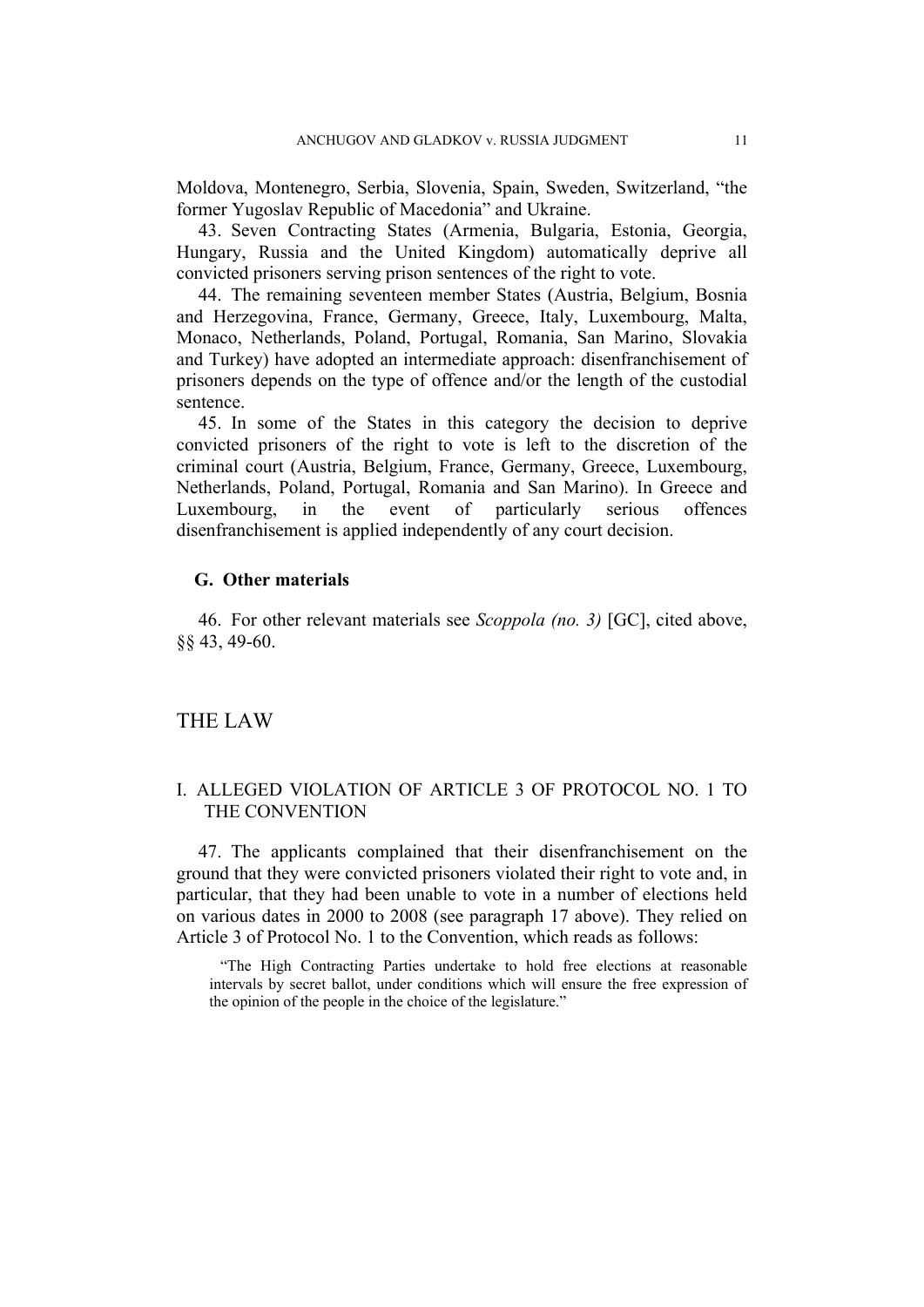#### **A. Admissibility**

#### *1. Compatibility ratione materiae*

#### **(a) The Government's objection**

48. The Government submitted that the Constitution was the highestranking legal instrument within the territory of Russia and took precedence over all other legal instruments and provisions of international law. In particular, the Constitution took precedence over international treaties to which Russia was a party, including the Convention. Accordingly, in the Government's submission, a review of the compatibility of Article 32 of the Constitution with the provisions of the Convention fell outside the Court's competence.

49. The applicants argued that, on ratification of the Convention, Russia had not made any reservations regarding the applicability of the provisions of Protocol No. 1, including Article 3 of that Protocol, within its territory, and therefore the Government were not justified in arguing that that provision was inapplicable because it conflicted with the Russian Constitution. The applicants maintained that, having ratified the Convention, Russia was under an obligation to integrate the principles set forth in the Convention into its domestic legal system. They also submitted that, by virtue of Article 15 § 4 of the Russian Constitution, the Convention took precedence over any domestic legal instrument in Russia.

<span id="page-13-0"></span>50. The Court reiterates that Article 1 requires the States Parties to "secure to everyone within their jurisdiction the rights and freedoms defined in Section I of this Convention". That provision makes no distinction as to the type of rule or measure concerned and does not exclude any part of the member States' "jurisdiction" from scrutiny under the Convention (see *Bosphorus Hava Yolları Turizm ve Ticaret Anonim Şirketi v. Ireland* [GC], no. 45036/98, § 153, ECHR 2005 VI; *Al-Saadoon and Mufdhi v. the United Kingdom*, no. 61498/08, § 128, ECHR 2010 (extracts); and *Nada v. Switzerland* [GC], no. 10593/08, § 168, ECHR 2012). It is, therefore, with respect to their "jurisdiction" as a whole – which is often exercised in the first place through the Constitution – that the States Parties are called upon to show compliance with the Convention (see *United Communist Party of Turkey and Others v. Turkey*, 30 January 1998, § 29, Reports of Judgments and Decisions 1998 I).

51. Furthermore, in accordance with Article 19 of the Convention, the Court's duty is "to ensure the observance of the engagements undertaken by the High Contracting Parties ..." (see *Open Door and Dublin Well Woman v. Ireland*, 29 October 1992, § 69, Series A no. 246 A). In cases arising from individual petitions, its task is not to review the relevant legislation or an impugned practice in the abstract. Instead, it must confine itself, as far as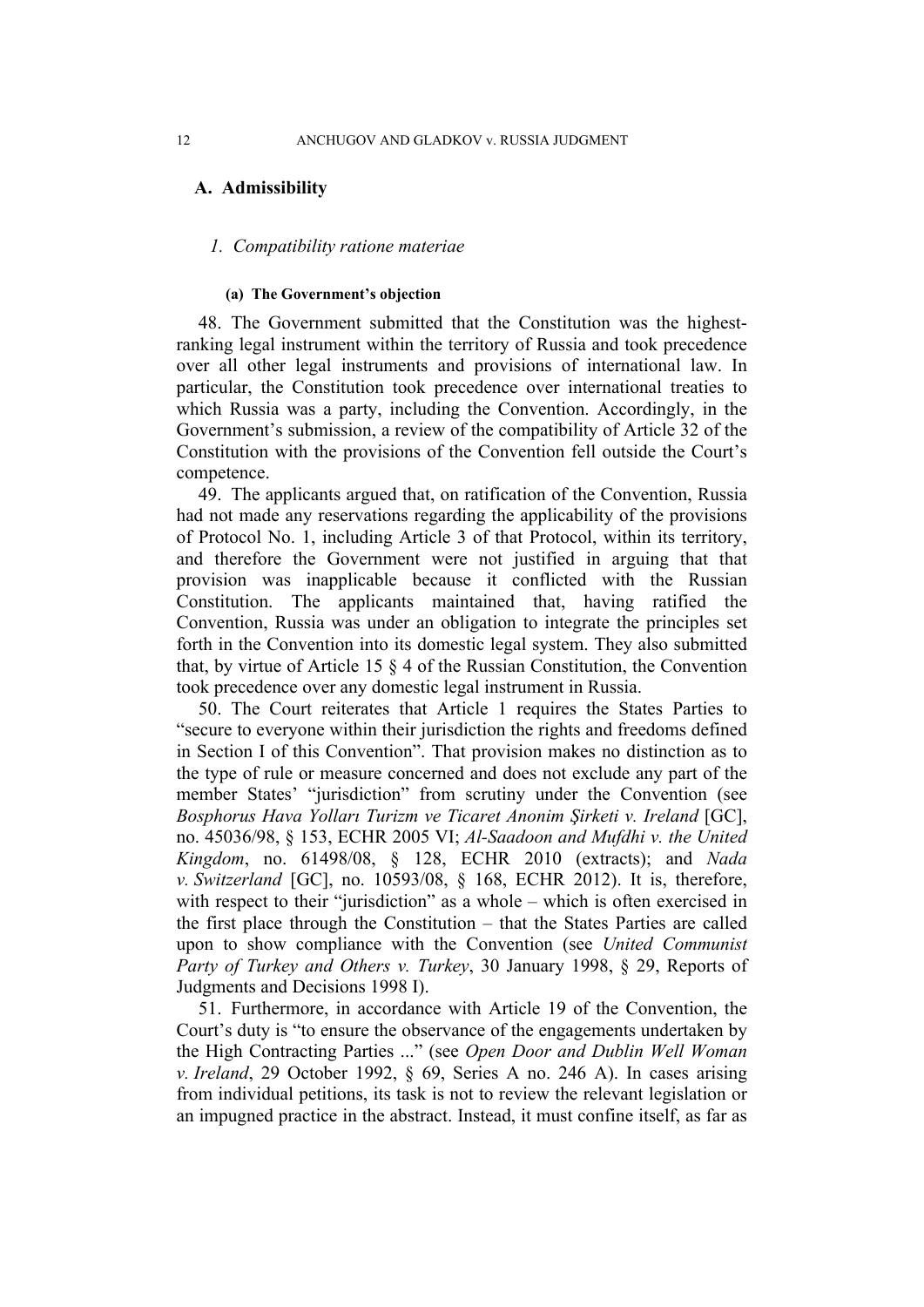possible, without losing sight of the general context, to examining the issues raised by the case before it (see, among other authorities, *Nejdet Şahin and Perihan Şahin v. Turkey* [GC], no. 13279/05, § 69, 20 October 2011).

52. Turning to the present case, the Court agrees with the applicants that, once having acceded to the Convention, and in the absence of any reservations regarding Protocol No. 1 thereto, Russia undertook to "secure to everyone within its jurisdiction" the rights and freedoms defined, in particular, in that Protocol. It also accepted the Court's competence to adjudicate on its compliance with that obligation. Therefore the Court's task in the present case is not to review, *in abstracto*, the compatibility with the Convention of the relevant provisions of Article 32 of the Russian Constitution, but to determine, *in concreto*, the effect of those provisions on the applicants' rights secured by Article 3 of Protocol No. 1 to the Convention (ibid., § 70).

53. Having regard to the foregoing, the Court thus rejects the Government's relevant objection.

#### **(b) Scope of the present case**

54. According to the Court's established case-law, Article 3 of Protocol No. 1 only concerns "the choice of the legislature" (see, for instance, *Paksas v. Lithuania* [GC], no. 34932/04, § 71, ECHR 2011 (extracts)). In the present case the applicants complained that pursuant to Article 32 § 3 of the Russian Constitution they were debarred from voting in the election of deputies of the State Duma and in the election of the Russian President. It therefore has to be determined whether the Court is competent *ratione materiae* to examine the present case. The Court notes the absence of any objection in this respect on the part of the Government. It must, however, examine this issue. It reiterates in this connection that since the scope of its jurisdiction is determined by the Convention itself, in particular by Article 32, and not by the parties' submissions in a particular case, the mere absence of a plea of incompatibility cannot extend that jurisdiction (see, *mutatis mutandis*, *Blečić v. Croatia* [GC], no. 59532/00, § 67, ECHR  $2006$ -...).

55. The Court further has no doubt that Article 3 of Protocol No. 1 is applicable to the election of members of the State Duma, which is the lower chamber of the Russian parliament. However, as regards the election of the Russian President, the Court reiterates that the obligations imposed on the Contracting States by Article 3 of Protocol No. 1 do not apply to the election of a Head of State (see *Baškauskaitė v. Lithuania*, no. 41090/98, Commission decision of 21 October 1998; *Guliyev v. Azerbaijan* (dec.), no. 35584/02, 27 May 2004; *Boškoski v. the former Yugoslav Republic of Macedonia* (dec.), no. 11676/04, 2 September 2004; *Niedźwiedź v. Poland* (dec.), no. 1345/06, 11 March 2008; *Paksas*, cited above, § 72; and *Krivobokov v. Ukraine* (dec.), no. 38707/04, 19 February 2013).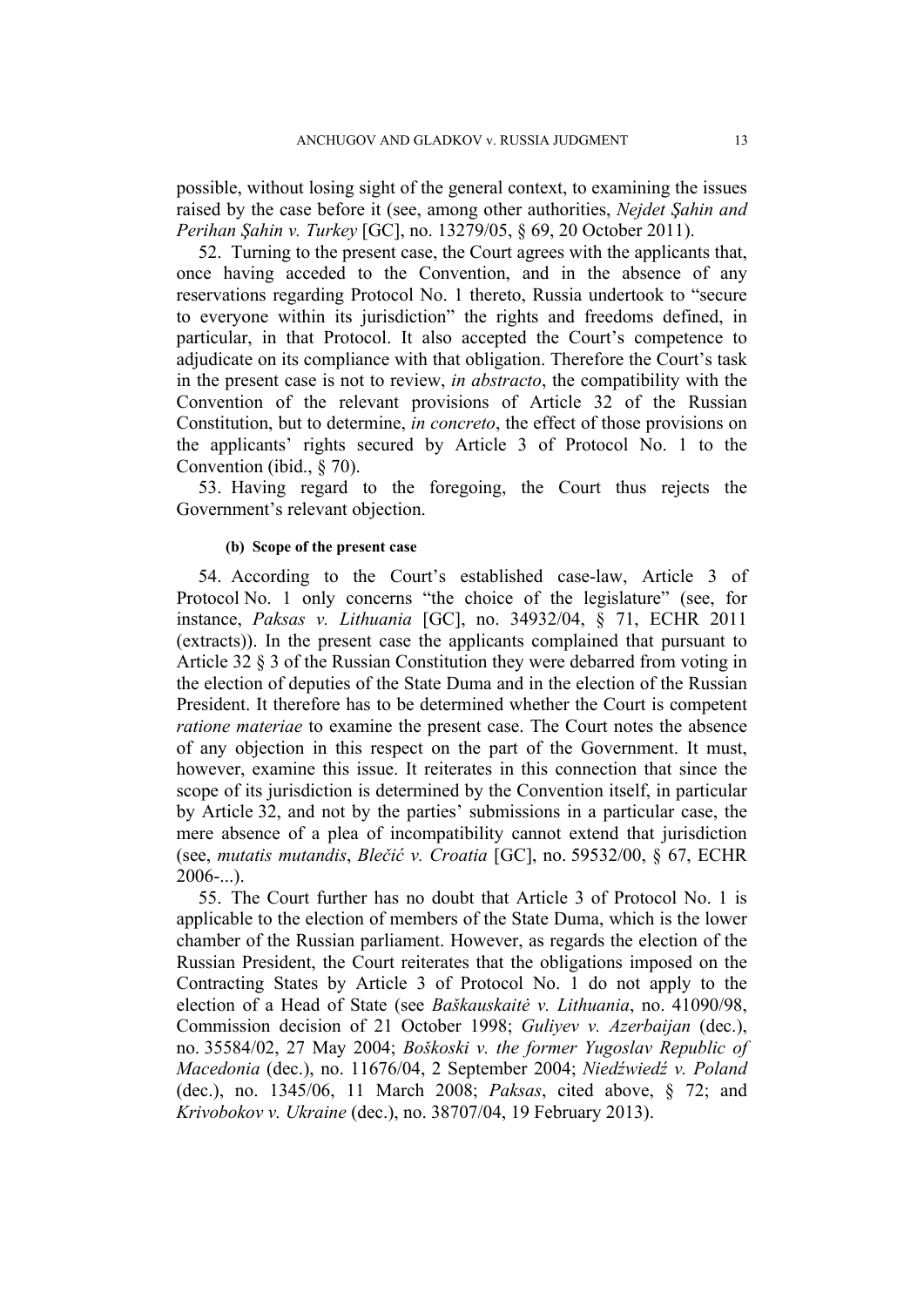56. It follows that, in so far as the applicants complained about their ineligibility to vote in presidential elections, this part of the application is incompatible *ratione materiae* with the provisions of the Convention within the meaning of Article 35  $\frac{8}{3}$  (a) and must be rejected pursuant to Article 35 § 4. The Court therefore has competence to address the applicant's complaint under Article 3 of Protocol No. 1, on condition that it complies with the other admissibility criteria, only in so far as it concerns the applicants' inability to vote in elections of members of the State Duma.

#### *2. Exhaustion of domestic remedies*

#### **(a) Submissions by the parties**

57. In their additional observations relating to application no. 11157/04, the Government seemed to suggest that the first applicant could have sought to have his violated rights restored at the domestic level. On the one hand, they conceded that there was no individual remedy capable of providing redress to the first applicant in his situation. On the other hand, the Government stressed that "there [was] an opportunity for the citizens of the Russian Federation to amend the existing legal order in their country". In this latter respect, they referred to Article 134 of the Constitution, which provided that the Constitution may be amended at the suggestion of the Russian President, both chambers of the national parliament, the Russian Government, the legislatures of the regions of Russia, and a group of one fifth of the members of either of the two chambers of the Russian parliament. They further argued that, under Article 33 of the Constitution, Russian citizens had the right to address their suggestions and complaints to the competent authorities in Russia. The Government thus argued that, taking into account the applicant's active civic position, before applying to the Court, he should have addressed his complaint to the "elected institutions of the Russian authorities, such as the Russian President, or the lower chamber of the Russian parliament".

58. The first applicant maintained that there were no effective domestic remedies that had to be exhausted in his situation and referred to the Government's concession to that effect.

### **(b) The Court's assessment**

<span id="page-15-0"></span>59. The Court reiterates that where the Government claim nonexhaustion they must satisfy the Court that the remedy proposed was an effective one available in theory and in practice at the relevant time, that is to say, that it was accessible, was capable of providing redress in respect of the applicant's complaints and offered reasonable prospects of success (see *Greens and M.T. v. the United Kingdom*, nos. 60041/08 and 60054/08, § 66, ECHR 2010 (extracts), with further references).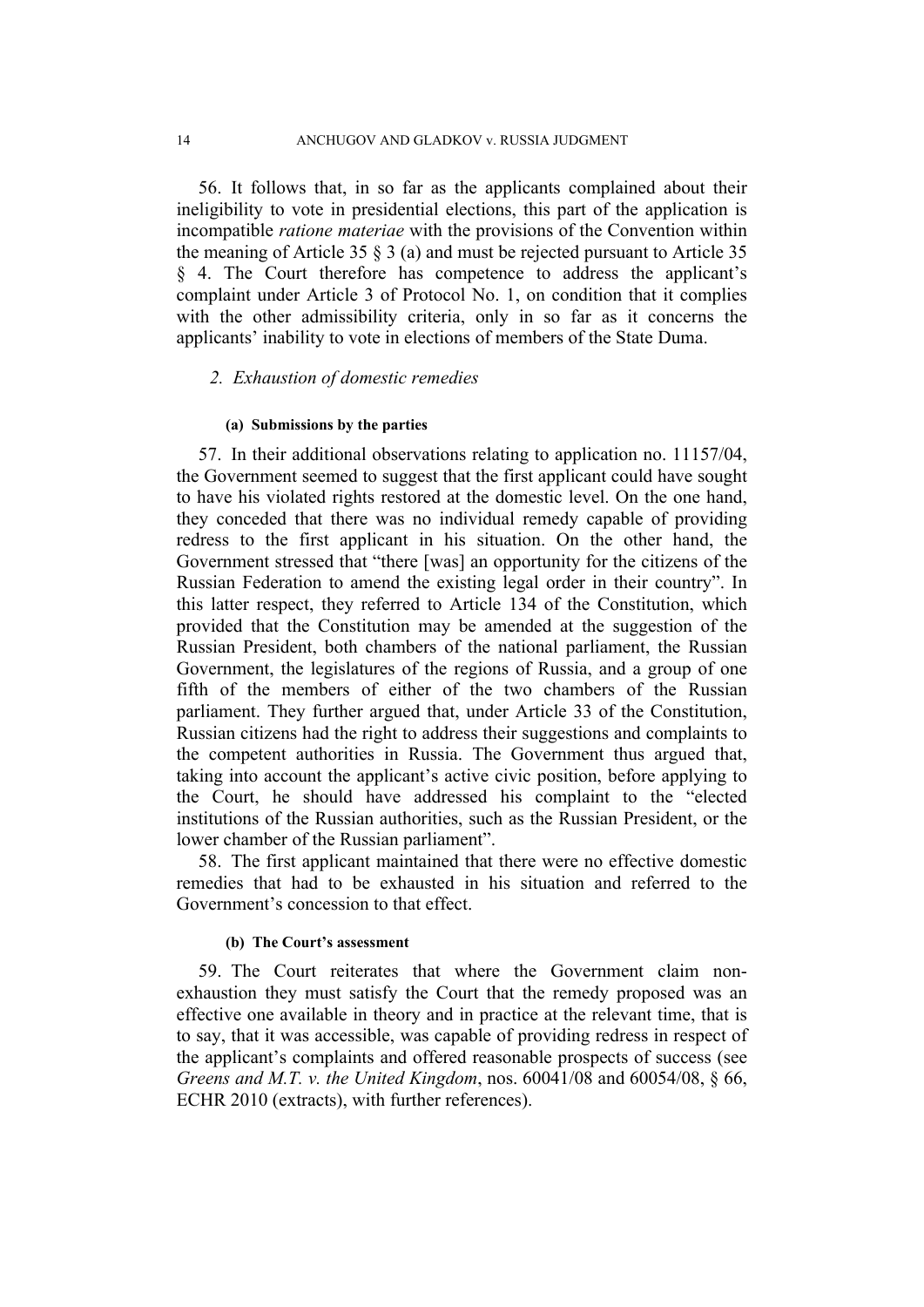60. In the present case the Government suggested that, in order to comply with the exhaustion requirement under Article 35 § 1 of the Convention, the first applicant should have appealed, under Article 33 of the Russian Constitution (see paragraph [32](#page-8-0) above), to the Russian President or the State Duma in an attempt to have "the existing legal order in the country" amended, as Article 134 of the Russian Constitution (see paragraph [33](#page-8-1) above) vested power in those two State institutions to submit proposals on amendments and/or revision of the Russian Constitution. In other words, according to the Government, before complaining about his disenfranchisement to the Court, the first applicant should have tried to have the Russian Constitution changed at the domestic level.

61. The Court fails to see how, in the circumstances, the suggested remedy can be "effective" within the meaning of Article 35 § 1 of the Convention (see paragraph [59](#page-15-0) above). Firstly, its accessibility is more than doubtful, as it is clear that such an appeal could not have prompted an examination of the applicant's particular situation for the purposes of Article 3 of Protocol No. 1. Moreover, any follow-up to such an appeal would depend entirely on the discretionary powers of the State authorities referred to by the Government, and, in any event, under Article 134 of the Russian Constitution neither the Russian President nor the State Duma have any power to amend or revise the Russian Constitution, but only to make proposals to that end. Also, as is clear from Article 135 of the Russian Constitution, revision of Article 32 § 3 of the Russian Constitution, in Chapter 2 thereof, would involve a particularly complex procedure (see paragraph [34](#page-8-2) above).

62. Secondly, even if they were to take any action in reply to the first applicant's appeal, there is no evidence that any of the aforementioned State authorities were in a position to provide adequate redress to the first applicant in his individual situation, as clearly none of the aforementioned State authorities is entitled to ban or suspend the application of Article 32 § 3 of the Russian Constitution either in general or on a case-by-case basis.

63. For the above reasons, the prospects of success of the remedy advanced by the Government would, in the Court's view, be minimal. It thus regards this remedy as clearly inadequate and ineffective and finds that the first applicant was under no obligation to pursue it. It therefore rejects the Government's objection in this regard.

## *3. Compliance with the six-month rule*

#### **(a) Submissions by the parties**

64. The Government maintained that the applicants had submitted their applications outside the six-month time-limit laid down in Article 35 § 1 of the Convention.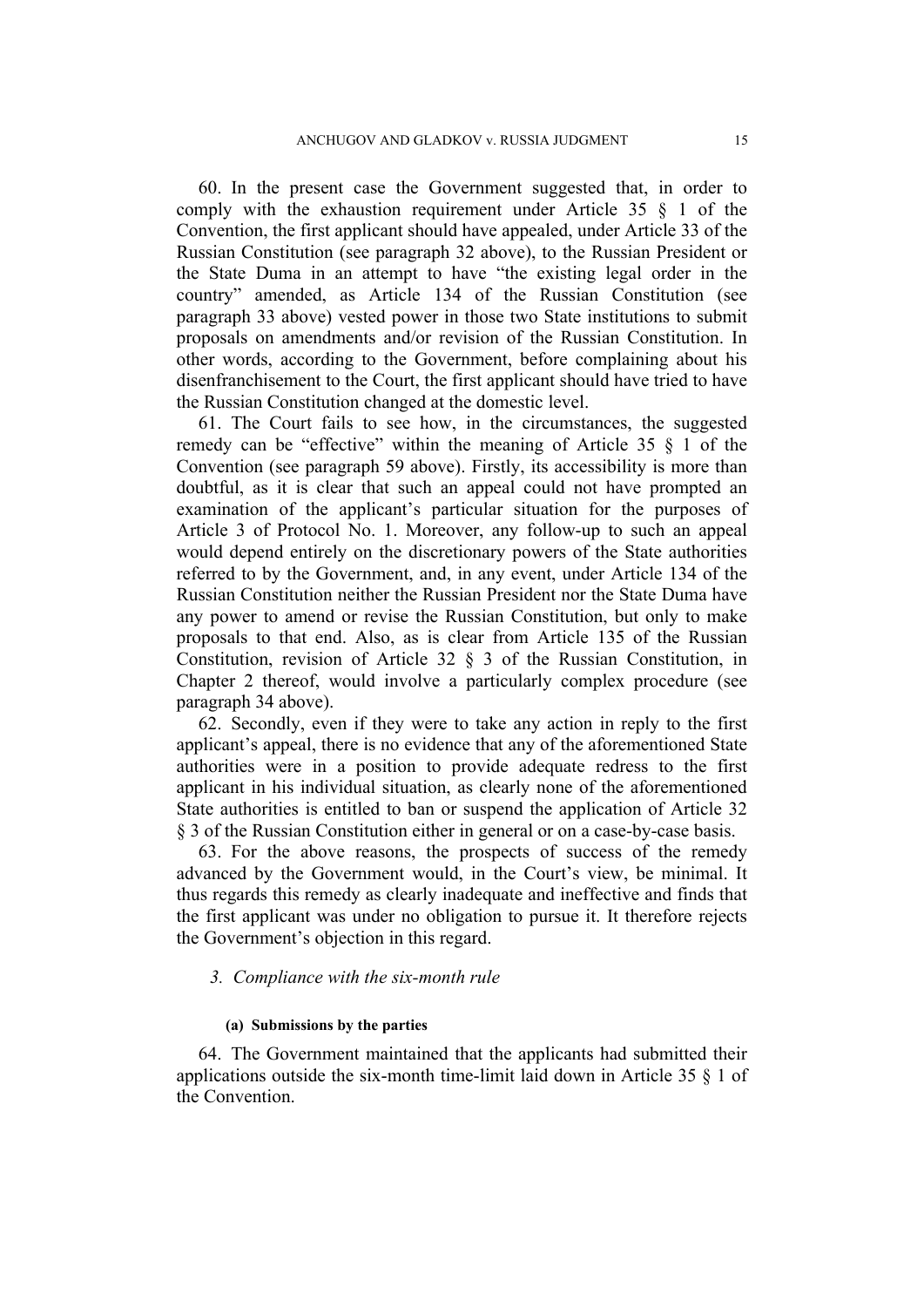65. They pointed out first of all that there were discrepancies between the dates accepted by the Court as those on which the present applications had been lodged, that is, 16 February 2004 and 27 February 2005 respectively; the dates indicated on the application forms as those on which the applicants had filled them in, that is, 30 April and 29 December 2004 respectively; and the dates on which, as can be seen from the Court's stamp on the application forms, these had been received by the Court, that is 23 June 2004 and 30 March 2005 respectively. In the Government's view, it is the latter dates that should be taken as the dates of introduction of the present applications.

<span id="page-17-0"></span>66. They further maintained that the six-month period should run from the dates of the latest elections indicated by the applicants in their application forms as those in which, pursuant to Article 32  $\frac{8}{3}$  3 of the Constitution, they had been unable to vote. In the Government's submission, the applicants' attempts to challenge Article 32 § 3 of the Constitution before the Russian Constitutional Court could not be taken into account for the purpose of calculating the six-month time-limit, as an application to that court was not an effective remedy in their situation.

67. Accordingly, the first applicant, in the Government's opinion, should have lodged his application within six months from 7 December 2003, the date of the parliamentary elections in which he, being a convicted prisoner, had been unable to vote. They thus argued that his application had been lodged out of time, given that the Court had received it on 23 June 2004. As regards the second applicant, the Government did not indicate the exact date on which he should have lodged his application. They maintained, however, that the alleged violation of the second applicant's rights could not be said to have been of a continuing nature, as "the elections were held at strictly established intervals" and the number of elections from which the second applicant had been debarred "had been strictly limited".

68. The first applicant disputed the Government's objection, stating that he had sent his introductory letter in February 2004 and had therefore complied with the six-month time-limit. The second applicant remained silent on the issue.

#### **(b) The Court's assessment**

#### *(i) Dates of introduction of the applications*

69. As regards the Government's argument that the dates of introduction of the present applications should be those of receipt by the Court of the present applications, the Court reiterates that, in accordance with Rule 47 § 5 of the Rules of Court, the date of introduction of the application is as a general rule considered to be the date of the first communication from the applicant setting out, even summarily, the object of the application. The date of introduction is accordingly the date on which the first letter was written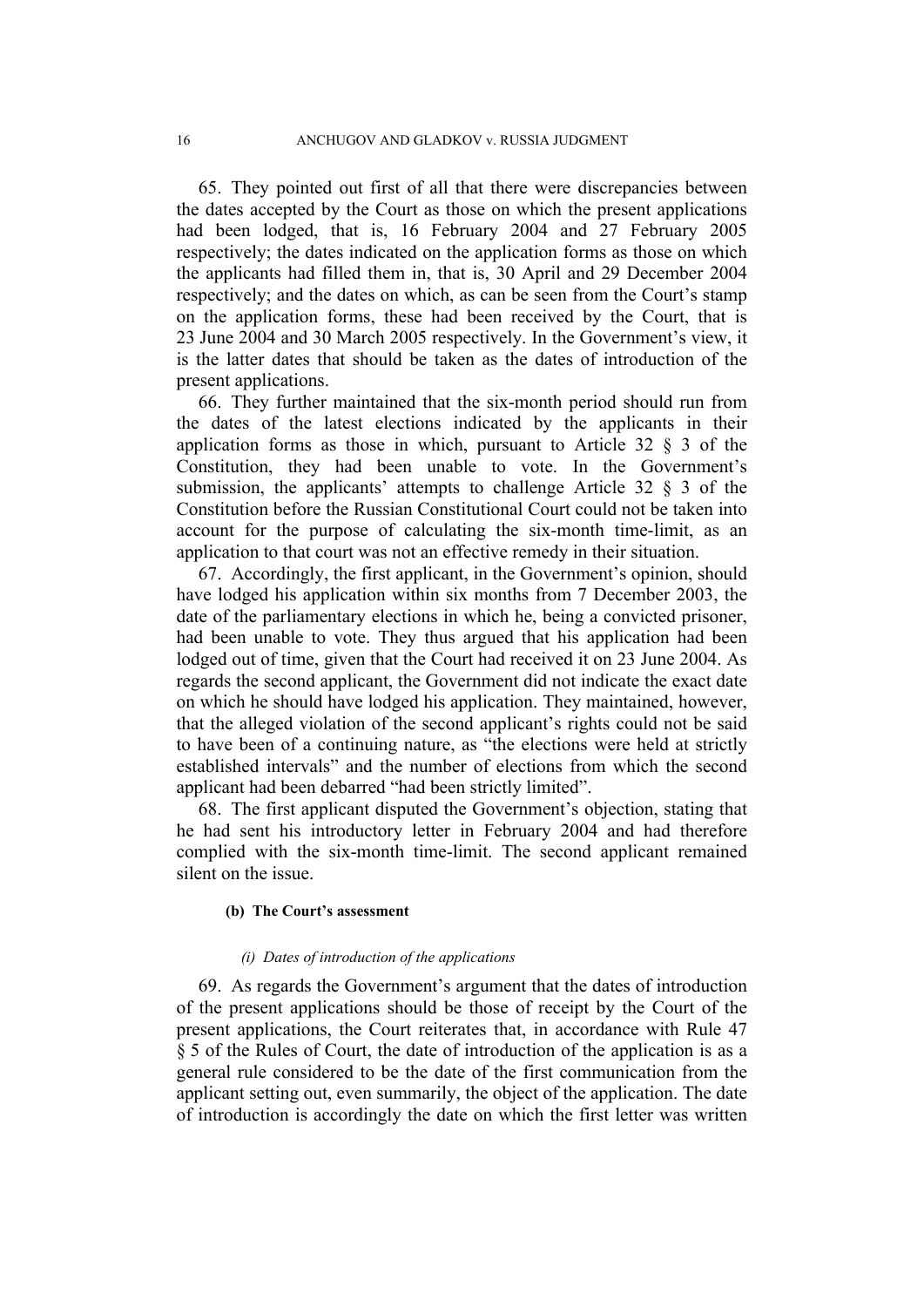by the applicant or, where there is an undue delay between this date and the date on which the letter was posted, the Court may decide that the date of posting shall be considered to be the date of introduction (see *Gaspari v. Slovenia*, no. 21055/03, § 35, 21 July 2009; *Calleja v. Malta* (dec.), no. 75274/01, 18 March 2004; *Arslan v. Turkey* (dec.), no. 36747/02, ECHR 2002-X (extracts); and *Andrushko v. Russia*, no. 4260/04, § 32, 14 October 2010).

70. It notes also that, when lodging their applications with the Court, applicants are expected to take reasonable steps to inform themselves, *inter alia*, about the time-limit provided for in Article 35 § 1 of the Convention and act accordingly to comply with that time-limit (see *Sabri Güneş v. Turkey* [GC], no. 27396/06, § 61, 29 June 2012). However, applicants cannot be held responsible for any delays that may affect their correspondence with the Court in transit; to hold otherwise would mean unjustifiably shortening the six-month period set forth in Article 35 § 1 of the Convention and negatively affecting the right of individual petition.

71. In the present case, the Court observes that the first applicant had clearly described the circumstances of his case and formulated his relevant complaint in his letter of 16 February 2004, which was dispatched the next day. The application form dated 30 April 2004 referred to by the Government merely reproduced his original submissions. Against this background, the Court sees no reason to doubt that the application was indeed produced by the first applicant on 16 February 2004, and it therefore accepts that date as the date of introduction of his application (see, for a similar conclusion in a comparable situation, *Ismailova v. Russia* (dec.), no. 37614/02, 31 August 2006).

72. As regards the second applicant, the Court observes that in his first letter to the Court the second applicant submitted the Court's official application form describing the circumstances of his case and complaining about the disenfranchisement. The application form was dated 29 December 2004, but, as is clear from the postmark, was not dispatched until 27 February 2005. In the absence of any explanation from the second applicant in respect of that delay of nearly two months, the Court considers it reasonable to accept the latter date as the date of introduction of his application.

#### *(ii) Compliance with the six-month time-limit*

73. In so far as the Government argued that the applicants had failed to comply with the relevant requirement of Article 35 § 1 of the Convention, having lodged their applications more than six months after the elections in which they were ineligible to vote had taken place, the Court reiterates that, as a rule, the six-month period runs from the date of the final decision in the process of exhaustion of domestic remedies. Where no effective remedy is available to the applicant, the period runs from the date of the acts or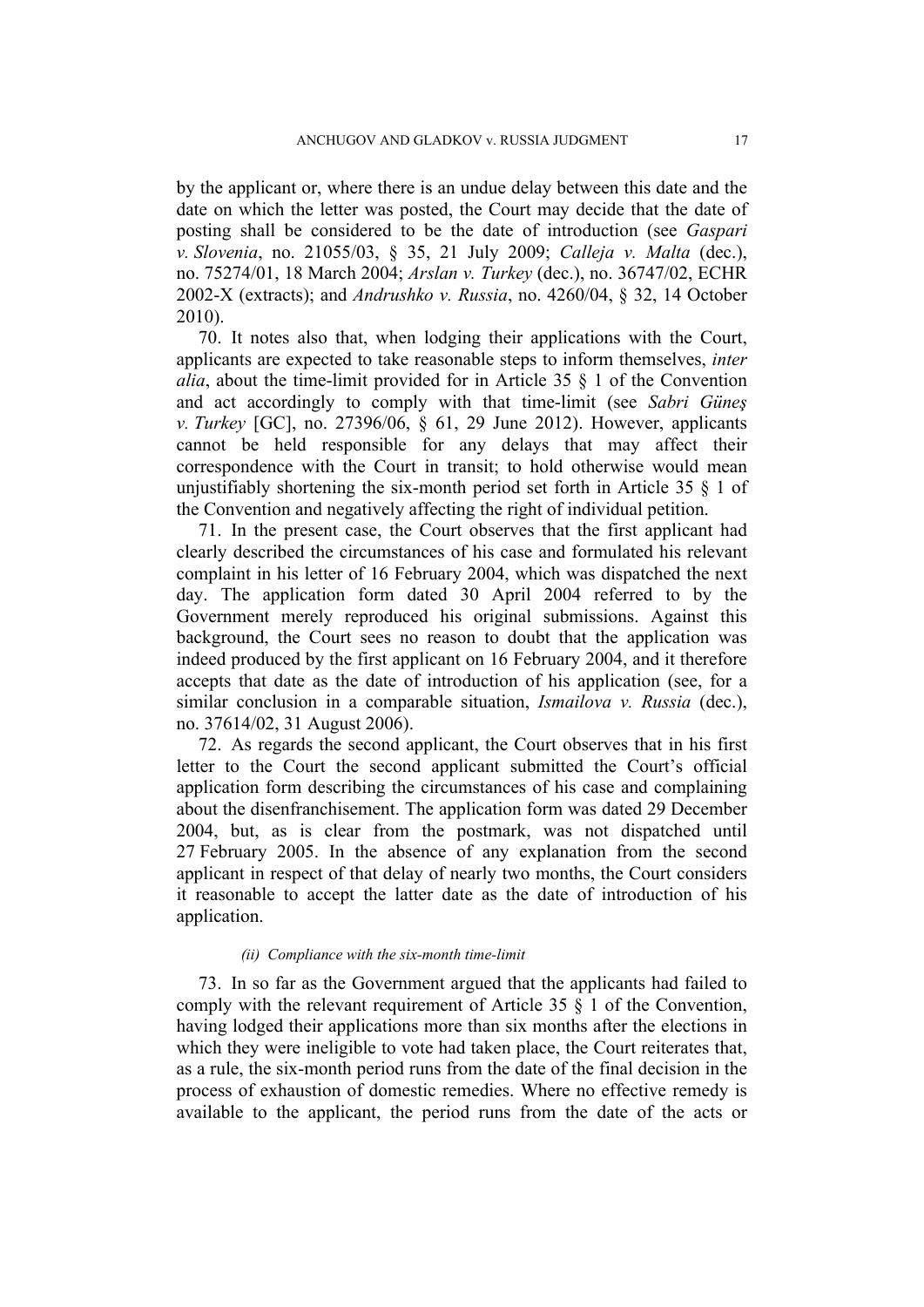measures complained of, or from the date of the knowledge of that act or its effect on or prejudice to the applicant (see *Dennis and Others v. the United Kingdom* (dec.), no. 76573/01, 2 July 2002). In cases featuring a continuing situation, the six-month period does not apply and runs only from the cessation of that situation (see *Sabri Güneş* [GC], cited above, § 54). The concept of a "continuing situation" refers to a state of affairs in which there are continuous activities by or on the part of the State which render the applicant a victim (see *Posti and Rahko v. Finland*, no. 27824/95, § 39, ECHR 2002-VII).

74. In the present case the applicants complained that, as convicted prisoners, they were or had been disenfranchised pursuant to Article 32 § 3 of the Russian Constitution, and, in particular, that they had been ineligible to vote in the parliamentary elections of 7 December 2003 and 2 December 2007, as regards both of them, and in the additional parliamentary elections of 5 December 2004 as regards the second applicant.

75. The Court accepts the Government's argument that, in so far as the applicants complained about their inability to take part in particular parliamentary elections, they should have lodged their applications within six months from the date of the elections concerned: an act occurring at a given point in time. The Court also notes the absence of any effective remedies in this respect. It is clear that the court proceedings against elections commissions instituted by the second applicant were doomed to failure and therefore were not a remedy that had to be pursued. Indeed, as the domestic courts later confirmed, the election commissions' refusals to include the second applicant in the lists of voters were based on law, namely, Article 32 § 3 of the Russian Constitution (see paragraph [23](#page-5-0) above).

76. In the light of the foregoing and having regard to the dates of introduction of the present application, the Court thus finds that the second applicant's complaint about his inability to vote in the parliamentary elections of 7 December 2003 was lodged out of time and must be rejected in accordance with Article 35 §§ 1 and 4 of the Convention.

77. On the other hand, the Court observes that the applicants' complaint about their disenfranchisement concerned a general provision, namely, Article 32 § 3 of the Russian Constitution, which did not give rise in their case to any individual measure of implementation amenable to an appeal that could have led to a "final decision" marking the start of the six-month period provided for in Article 35 § 1 of the Convention (see *Paksas*, cited above, § 82). It is clear that the impugned provision produced a continuing state of affairs, against which no domestic remedy was in fact available to the applicants, as acknowledged by the Government (see paragraph [66](#page-17-0) above). It is furthermore clear, on a more general level, that such a state of affairs can end only when the provision in question no longer exists or when it is no longer applicable to the applicants, that is, after their release.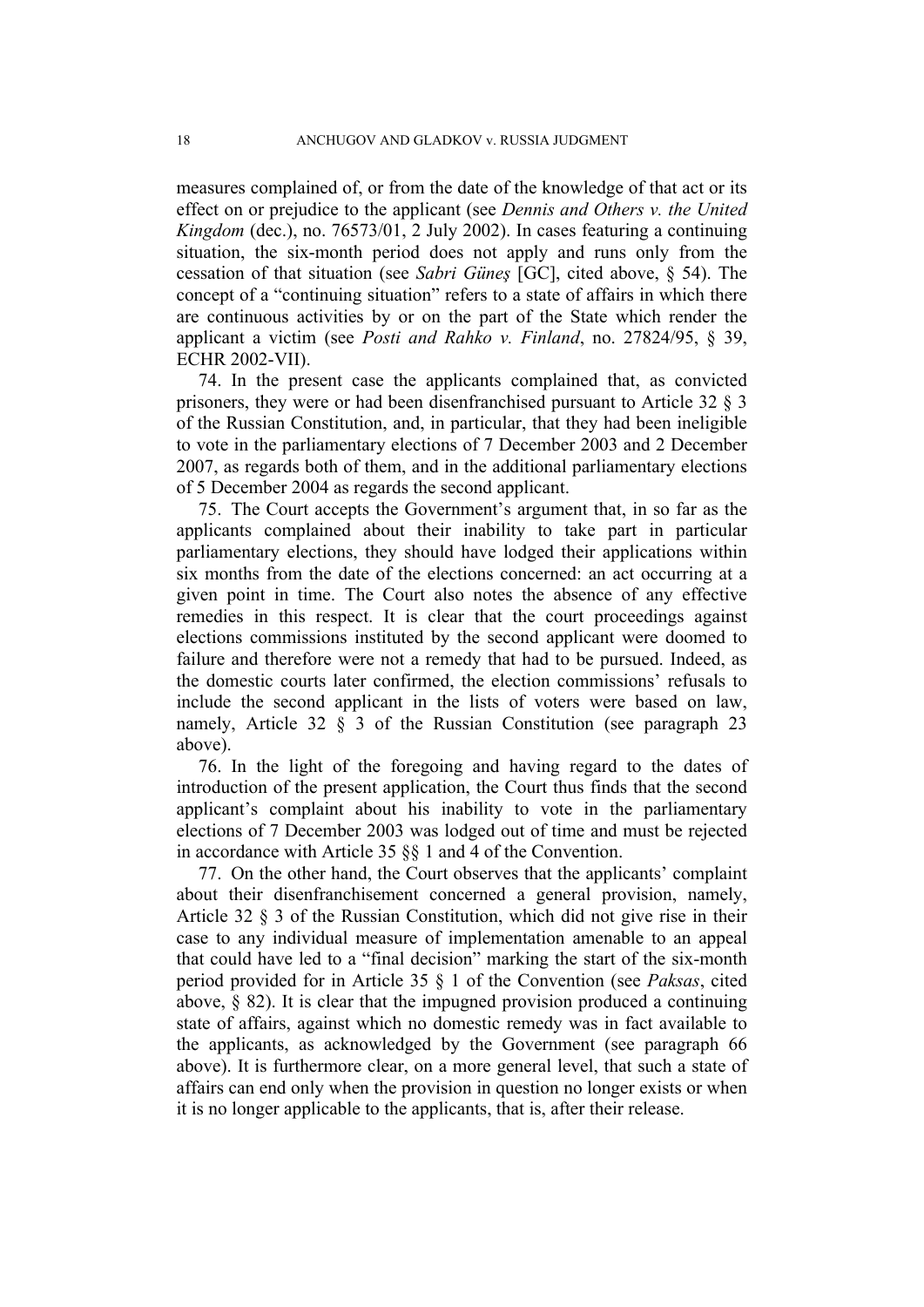78. In the present case, there was obviously not the slightest prospect that Article 32 § 3 of the Russian Constitution would be repealed, amended, or revised during the period of the applicants' detention following their conviction. Therefore the aforementioned state of affairs in their case could only cease to exist after their release. In particular, as regards the second applicant, it did not arise before 23 April 2008, when he was released on parole (see paragraph [13](#page-3-0) above), which is several years after he lodged his relevant complaint. As regards the first applicant, it appears, in the absence of any evidence to the contrary, that he is still imprisoned, and therefore the state of affairs complained of obtains.

79. In such circumstances, the Court cannot conclude that this part of the application is out of time.

#### *4. Conclusion*

80. The Court notes that, in so far as the applicants complained about their disenfranchisement and, in particular, their ineligibility to vote in the parliamentary elections held on 7 December 2003 and 2 December 2007, as regards the first applicant, and on 5 December 2004 and 2 December 2007, as regards the second applicant, this complaint is not manifestly ill-founded within the meaning of Article 35  $\S$  3 of the Convention. It further notes that it is not inadmissible on any other grounds. It must therefore be declared admissible.

## **B. Merits**

#### *1. Submissions by the parties*

#### **(a) The applicants**

81. The applicants maintained that their disenfranchisement was in breach of Article 3 of Protocol No. 1. They argued, in particular, that their case was similar to the case of *Hirst v. the United Kingdom (no. 2)* ([GC], no. 74025/01, ECHR 2005-IX). Moreover, according to the applicants, the fact that in Russia the ban on electoral rights of convicted prisoners in detention was imposed by a constitutional provision, which could not be changed, only confirmed its absolute nature. In that connection they stressed that the ban was imposed on all prisoners serving their sentences in detention, irrespective of whether they had been convicted of minor offences or particularly serious offences, and irrespective of the length of their sentence. They pointed out that in Russia the measure in question affected some 734,300 prisoners.

82. The applicants further contended that this restriction could not be regarded as part of the punishment for a criminal offence, given that the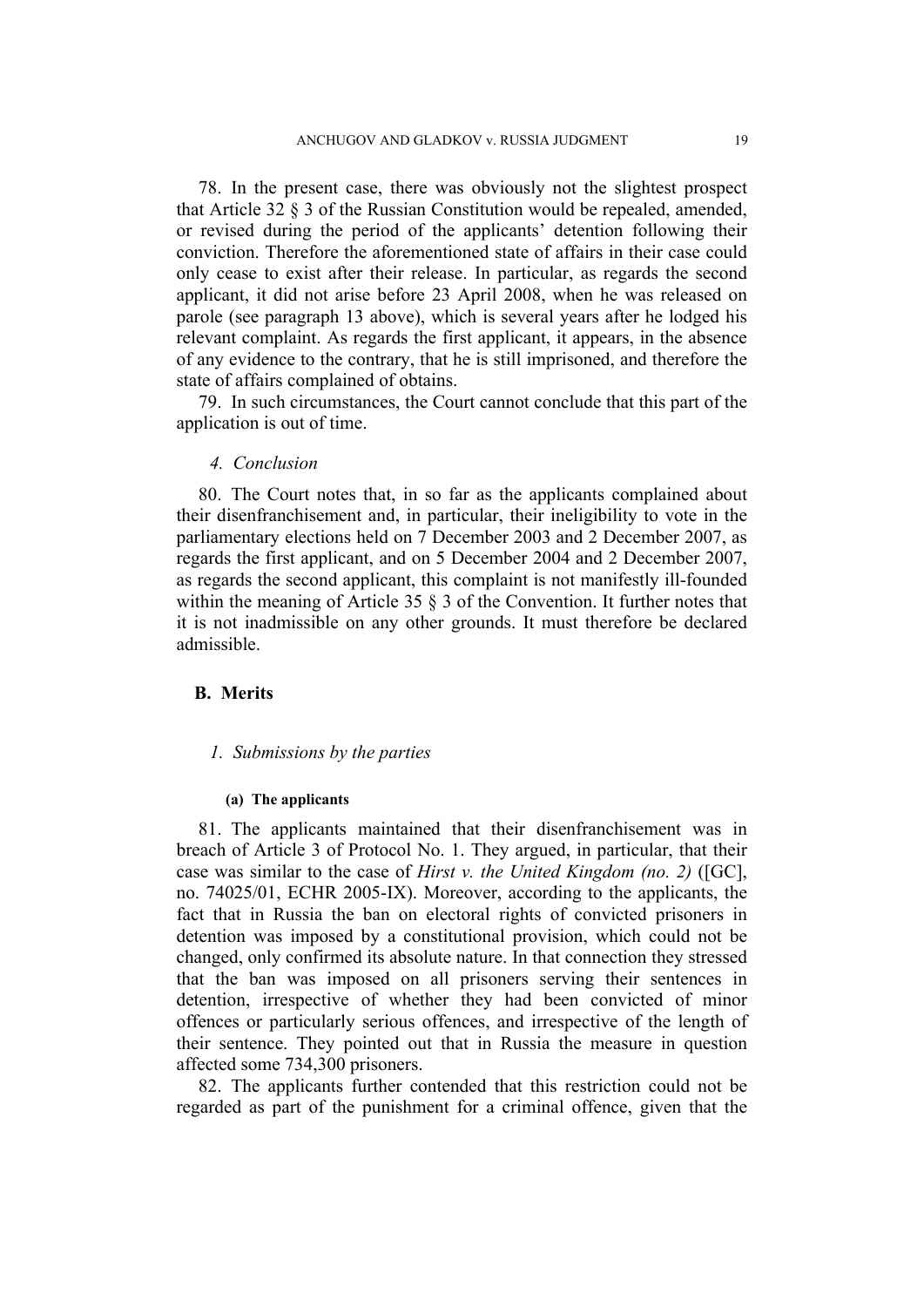Russian Criminal Code clearly stipulated that every form of punishment for criminal offences was set forth in that Code.

83. The applicants contested the Government's argument that convicted prisoners lacked the information necessary to make an objective choice during elections. In that connection they referred to the relevant provisions of the penitentiary legislation to the effect that those detained in penitentiary institutions should be given adequate access to information. The applicants also rejected the Government's argument to the effect that the choice by convicted prisoners in detention could be negatively influenced by leaders of the criminal underworld, stating that this phenomenon could also affect any citizen at liberty.

84. The applicants submitted that, even though they had been convicted, they had not ceased to be members of civil society and retained their Russian citizenship, and therefore they should have the right to vote. They added that, being unable to vote, convicted prisoners could not in fact be distinguished from aliens or stateless persons, and therefore a blanket ban on their electoral rights *de facto* deprived them of their Russian citizenship.

#### **(b) The Government**

<span id="page-21-0"></span>85. The Government argued that the present case could be distinguished from the case of *Hirst (no. 2)*, although there is no significant difference as regards the factual circumstances of these two cases. In the Government's view, it was important to note that, whilst in the United Kingdom it was an "ordinary" legal provision that imposed a ban on electoral rights of convicted prisoners in detention, in Russia such a restriction was enacted in the Constitution: the basic law of Russia. The Government stressed that a draft of the Russian Constitution of 1993 had been thoroughly prepared by specially created institutions, such as the Constitutional Commission of the Congress of People's Deputies, which had comprised public representatives – legislators and experts – and the Constitutional Council, the composition of which had been even broader. After years of debate and experts' work, the draft had then been submitted for nationwide public discussion and debate in which every Russian national could have expressed his or her opinion. Thereafter the Constitution, in its present form, had been adopted following a nationwide vote. The Government thus argued that the majority of the Russian citizens who had taken part in that vote had clearly expressed their support for the provisions of the Constitution, including the one disenfranchising convicted prisoners serving a prison sentence.

<span id="page-21-1"></span>86. The Government also pointed out that, whilst in the United Kingdom provisions of the relevant legal act could be amended by the parliament, Article 32 of the Russian Constitution was enacted in its Chapter 2, which was not subject to any review by the legislature. According to Article 135 of the Russian Constitution, amendments or revision of its Chapter 2 would necessitate adoption of a new Constitution (see paragraph [34](#page-8-2) above).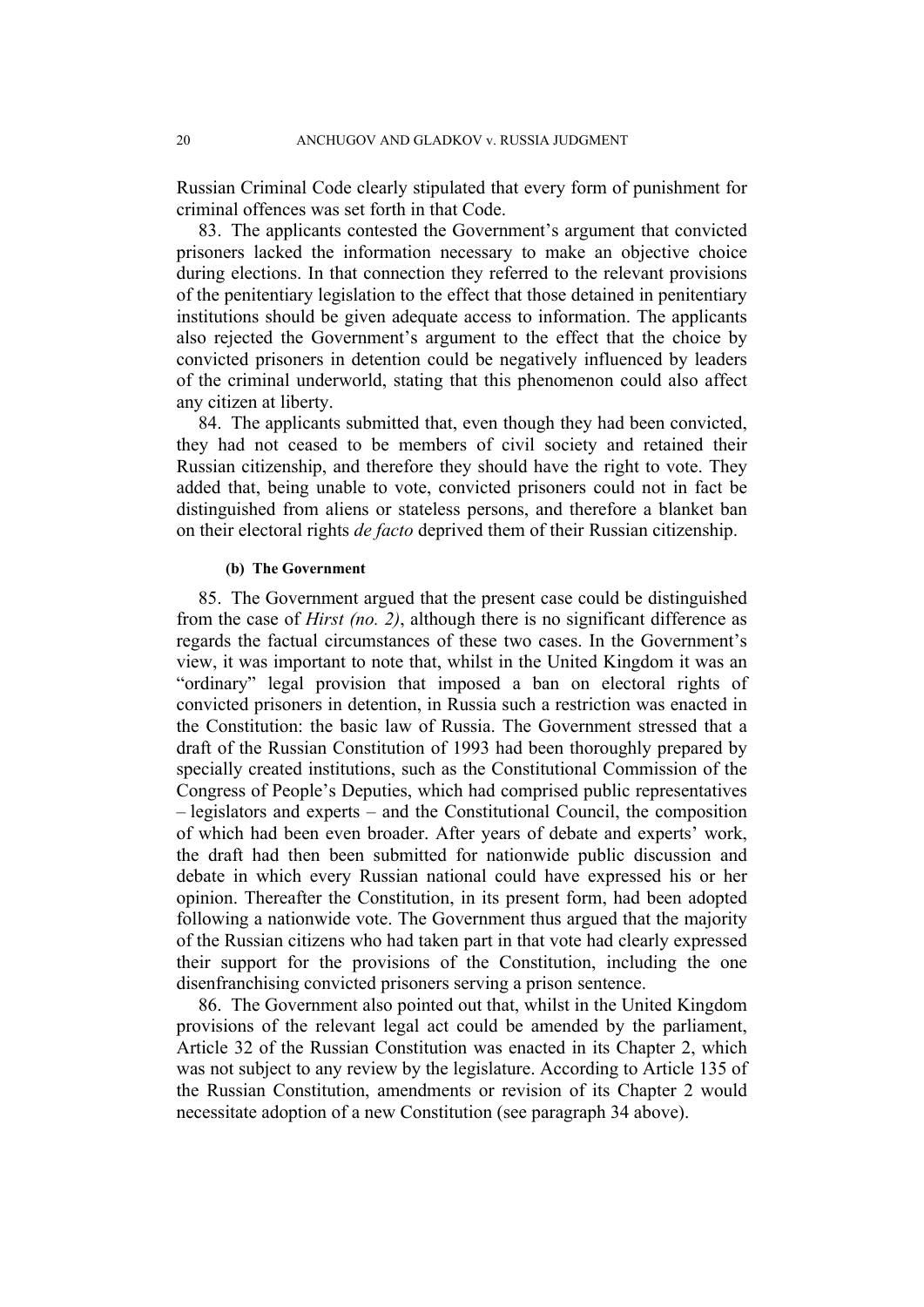<span id="page-22-2"></span>87. The Government further cited the Court's case-law to the effect that a State enjoyed a wide margin of appreciation in imposing conditions on the right to vote, and that there were numerous ways of organising and running electoral systems and a wealth of differences, *inter alia*, in historical development, cultural diversity and political thought within Europe which it was for each State to mould into their own democratic vision. The Government argued that the relevant provisions of Article 32 of the Russian Constitution corresponded to the democratic vision of Russia, and that the restriction in question pursued a legitimate aim and was not disproportionate.

<span id="page-22-0"></span>88. As regards the aim of the alleged interference, the Government pointed out that, according to the Court's case-law, Article 3 of Protocol No. 1 did not, like other provisions of the Convention, specify or limit the aims which a restriction must pursue, and a wide range of purposes may therefore be compatible with that Article (see, for instance, *Podkolzina v. Latvia*, no. 46726/99, § 34, ECHR 2002-II). In the Government's submission, the restriction in question had been applied as a measure of constitutional liability and pursued the aims of enhancing civic responsibility and respect for the rule of law. They stated that in Russia the policy of imposing a ban on electoral rights of convicted prisoners in detention had been consistently adhered to since the beginning of the nineteenth century, the legislature examining the matter with due diligence each time it came to its attention. The Government further submitted that the ban on electoral rights was one of the elements of punishment of an individual who had committed a crime: by committing a crime liable to a term of imprisonment, an individual consciously condemned himself to certain restrictions of his rights, including his right to liberty and electoral rights.

89. The Government further maintained that the impugned measure was aimed at protecting the interests of civil society and the democratic regime in Russia. Indeed, it was unacceptable that an individual who had disregarded the norms of law and morals and had been isolated from society with a view to ensuring his correction should participate in governing society by voting in elections. The Government stressed the need to strike a balance between the public interest in having conscientious and law-abiding citizens as public representatives and the private interests of certain categories of individuals excluded from the election process by law.

<span id="page-22-1"></span>90. The Government also referred to the existence of an informal hierarchy in penitentiaries in almost every State with the result that pressure could be exercised by criminal underworld leaders on individuals serving a custodial sentence that could negatively influence the freedom and objectiveness of the latter's choice in elections, hence the limitation under examination was also aimed at preventing such a situation. They also pointed out that convicted prisoners in detention had limited access to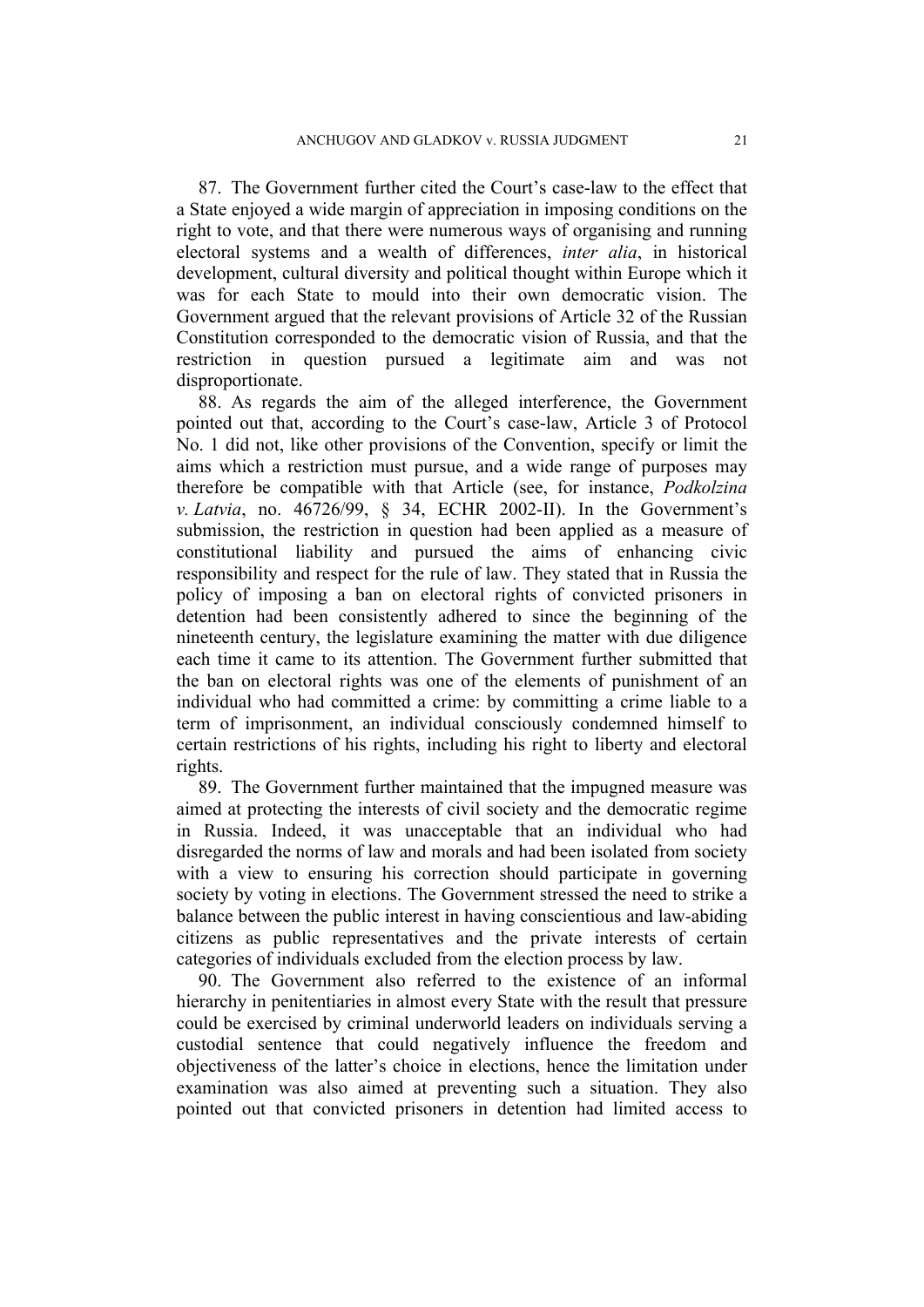information as compared with individuals at liberty and therefore their choice could also be distorted by the lack of sufficient information about candidates.

<span id="page-23-2"></span>91. The Government further argued that the measure complained of was proportionate to the aims it pursued. In particular, they pointed out that it was applied strictly for the period of imprisonment and was removed as soon as a person affected by it was released from prison. They further stressed that the ban on electoral rights affected only those who had been convicted of criminal offences sufficiently serious to warrant an immediate custodial sentence. Moreover, in their choice of the measure of punishment to be imposed in each particular criminal case, the domestic courts carefully examined all relevant circumstances, including the nature and degree of public dangerousness of the crime, the defendant's personality, and so forth. The Government thus argued that in such circumstances there were no grounds on which to consider the ban absolute, arbitrary or indiscriminate.

<span id="page-23-1"></span>92. The Government further argued that the number of convicts serving their sentence in detention was incomparably lower than the overall number of Russian citizens, so it could not be said that the provisions of Article 32 § 3 of the Russian Constitution prevented the free expression of the opinion of the people of Russia. The Government also expressed doubts as to whether it was possible to build civil society and the State on the principles of the rule of law on the basis of the choice made by those who, by committing serious crimes, had opposed the interests of society and demonstrated, in an extreme form, their disrespect for society.

## *2. The Court's assessment*

#### **(a) General principles**

93. The Court reiterates that Article 3 of Protocol No. 1 guarantees subjective rights, including the right to vote and to stand for election (see *Mathieu-Mohin and Clerfayt v. Belgium*, 2 March 1987, §§ 46-51, Series A no. 113).

<span id="page-23-0"></span>94. It further notes that the rights guaranteed by this Article are crucial to establishing and maintaining the foundations of an effective and meaningful democracy governed by the rule of law (see *Hirst (no. 2)* [GC], cited above, § 58, and *Scoppola (no. 3)* [GC], cited above, § 82). In addition, the right to vote is not a privilege. In the twenty-first century, the presumption in a democratic State must be in favour of inclusion and universal suffrage has become the basic principle (see *Mathieu-Mohin and Clerfayt*, cited above, § 51; *Hirst (no. 2)* [GC], cited above, § 59; and *Scoppola (no. 3)* [GC], cited above, § 82). The same rights are enshrined in Article 25 of the International Covenant on Civil and Political Rights (see paragraph [38](#page-10-0) above).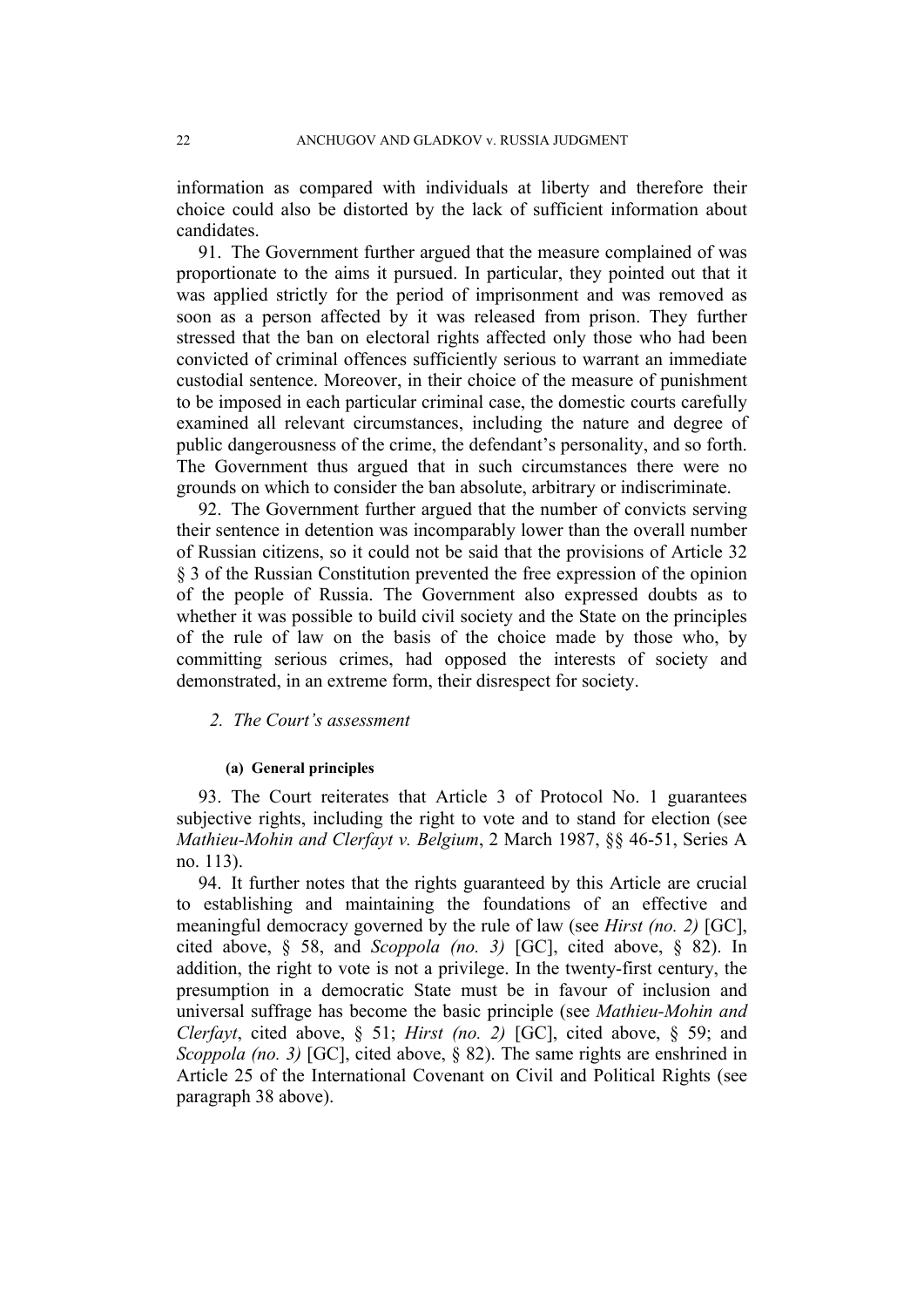95. Nevertheless, the rights enshrined in Article 3 of Protocol No. 1 are not absolute. There is room for implied limitations and the Contracting States must be afforded a margin of appreciation in this sphere. The Court has repeatedly affirmed that the margin in this area is wide (see *Mathieu-Mohin and Clerfayt*, cited above, § 52; *Matthews* [GC], cited above, § 63; *Labita v. Italy* [GC], no. 26772/95, § 201, ECHR 2000-IV; and *Podkolzina*, cited above, § 33). There are numerous ways of organising and running electoral systems and a wealth of differences, *inter alia*, in historical development, cultural diversity and political thought within Europe which it is for each Contracting State to mould into its own democratic vision (see *Hirst (no. 2)* [GC], cited above, § 61, and *Scoppola (No. 3)* [GC], cited above, § 83).

96. However, it is for the Court to determine in the last resort whether the requirements of Article 3 of Protocol No. 1 have been complied with; it has to satisfy itself that the conditions do not curtail the rights in question to such an extent as to impair their very essence and deprive them of their effectiveness; that they are imposed in pursuit of a legitimate aim; and that the means employed are not disproportionate (see *Mathieu-Mohin and Clerfayt*, cited above, § 52). In particular, any conditions imposed must not thwart the free expression of the people in the choice of the legislature – in other words, they must reflect, or not run counter to, the concern to maintain the integrity and effectiveness of an electoral procedure aimed at identifying the will of the people through universal suffrage. Any departure from the principle of universal suffrage risks undermining the democratic validity of the legislature thus elected and the laws it promulgates. Exclusion of any groups or categories of the general population must accordingly be reconcilable with the underlying purposes of Article 3 of Protocol No. 1 (see *Hirst (no. 2)* [GC], cited above, § 62, and *Scoppola (No. 3)* [GC], cited above, § 84).

97. The Court has already addressed the issue of the disenfranchisement of convicted prisoners. In particular, in the *Hirst (no. 2)* case, it noted that there is no question that a prisoner forfeits his Convention rights merely because of his status as a person detained following conviction. Nor is there any place under the Convention system, where tolerance and broadmindedness are the acknowledged hallmarks of democratic society, for automatic disenfranchisement based purely on what might offend public opinion (see *Hirst (no. 2)* [GC], cited above, § 70). According to the Court, this standard of tolerance does not prevent a democratic society from taking steps to protect itself against activities intended to destroy the rights or freedoms set forth in the Convention. Article 3 of Protocol No. 1, which enshrines the individual's capacity to influence the composition of the lawmaking power, does not therefore exclude that restrictions on electoral rights could be imposed on an individual who has, for example, seriously abused a public position or whose conduct threatened to undermine the rule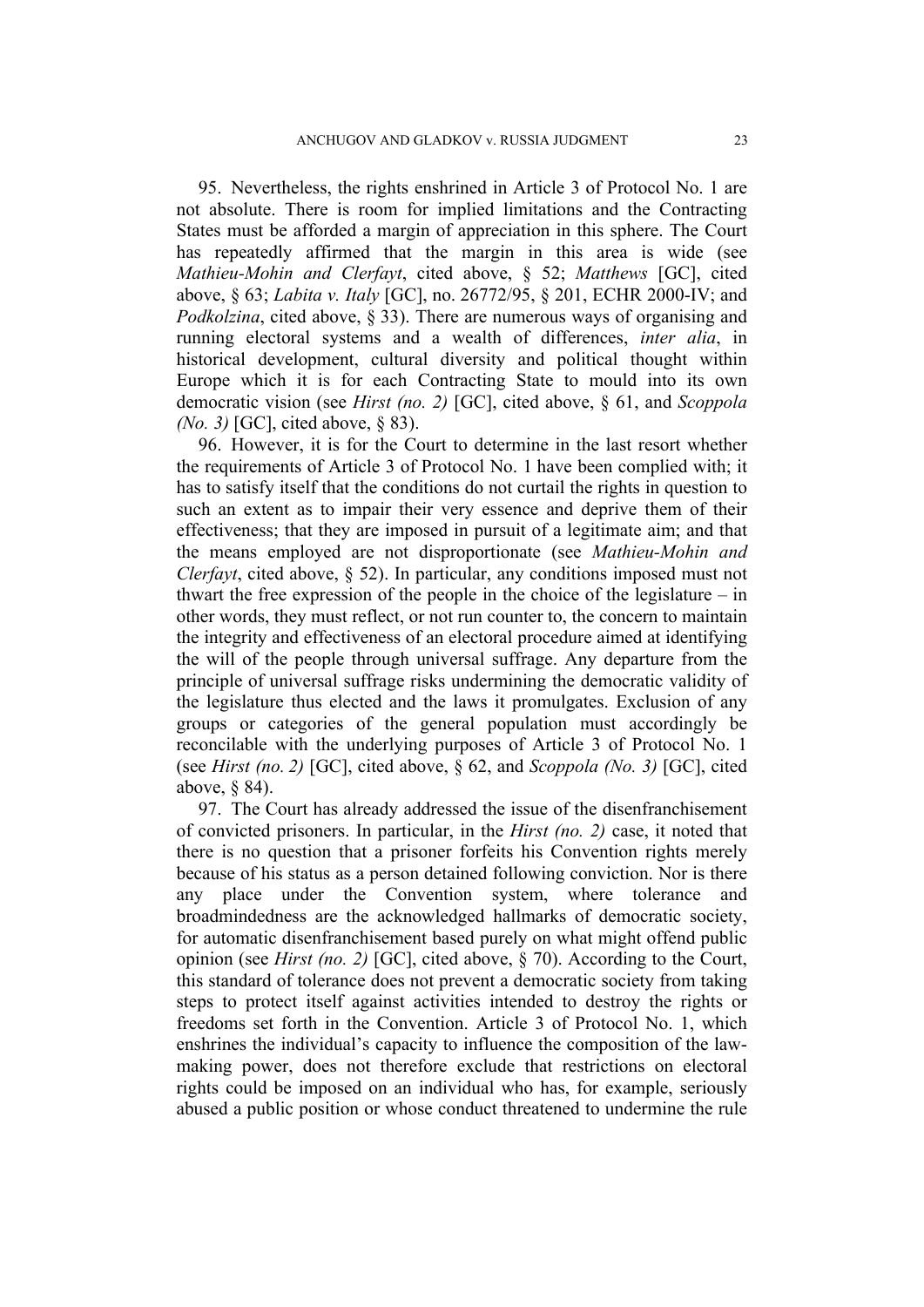of law or democratic foundations. The severe measure of disenfranchisement must not, however, be resorted to lightly and the principle of proportionality requires a discernible and sufficient link between the sanction and the conduct and circumstances of the individual concerned (ibid., § 71).

98. The Court also considered that where Contracting States had adopted a number of different ways of addressing the question, the Court must confine itself "to determining whether the restriction affecting all convicted prisoners in custody exceed[ed] any acceptable margin of appreciation, leaving it to the legislature to decide on the choice of means for securing the rights guaranteed by Article 3 of Protocol No. 1" (ibid., § 84, and *Greens and M.T.*, cited above, §§ 113 and 114).

99. In examining the particular circumstances of the *Hirst (no. 2)* case, the Court considered that the legislation of the United Kingdom depriving all convicted prisoners serving sentences of the right to vote (section 3 of the 1983 Act) was "a blunt instrument [which stripped] of their Convention right to vote a significant category of persons and [did] so in a way which [was] indiscriminate". It found that the provision "impose[d] a blanket restriction on all convicted prisoners in prison. It applie[d] automatically to such prisoners, irrespective of the length of their sentence and irrespective of the nature or gravity of their offence and their individual circumstances." It concluded that "such a general, automatic and indiscriminate restriction on a vitally important Convention right must be seen as falling outside any acceptable margin of appreciation, however wide that margin might be, and as being incompatible with Article 3 of Protocol No. 1" (ibid., § 82). The Court also noted that "[the voting bar] concern[ed] a wide range of offenders and sentences, from one day to life and from relatively minor offences to offences of the utmost gravity" (ibid., § 77).

100. The principles set out in the *Hirst (no. 2)* case were later reaffirmed in the *Scoppola (no. 3)* [GC] judgment. The Court reiterated, in particular, that when disenfranchisement affected a group of people generally, automatically and indiscriminately, based solely on the fact that they are serving a prison sentence, irrespective of the length of the sentence and irrespective of the nature or gravity of their offence and their individual circumstances, it was not compatible with Article 3 of Protocol No. 1 (see *Scoppola (no. 3)* [GC], cited above, § 96). The Court found no violation of that Convention provision in the particular circumstances of this latter case however, having distinguished it from the *Hirst (no. 2)* case. It observed that in Italy disenfranchisement was applied only in respect of certain offences against the State or the judicial system, or offences punishable by a term of imprisonment of three years or more, that is, those which the courts considered to warrant a particularly harsh sentence. The Court thus considered that "the legal provisions in Italy defining the circumstances in which individuals may be deprived of the right to vote show[ed] the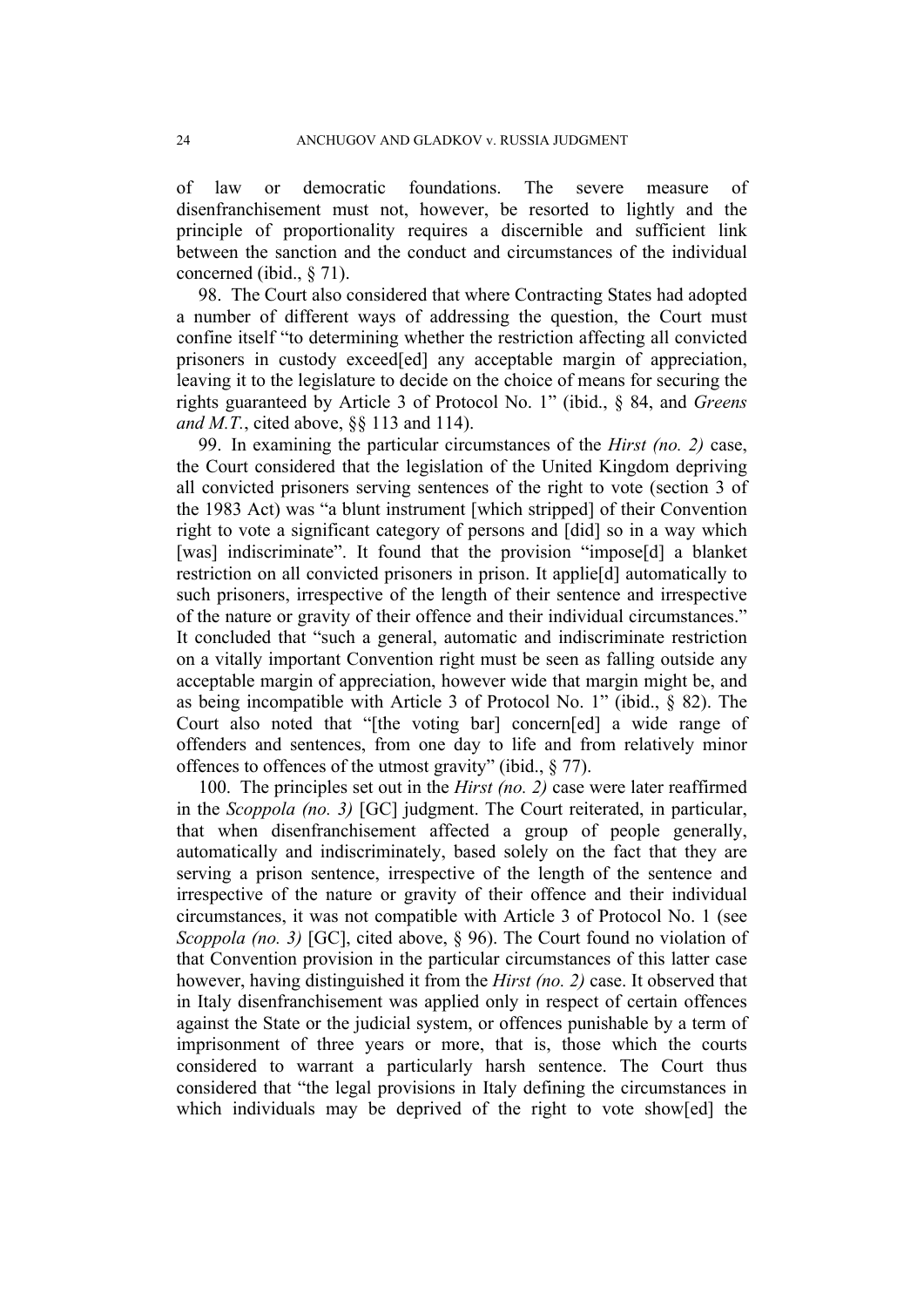legislature's concern to adjust the application of the measure to the particular circumstances of [each] case, taking into account such factors as the gravity of the offence committed and the conduct of the offender" (ibid., § 106). As a result, the Italian system could not be said to have a general automatic and indiscriminate character, and therefore the Italian authorities had not overstepped the margin of appreciation afforded to them in that sphere (ibid., §§ 108 and 110).

#### **(b) Application in the present case**

<span id="page-26-0"></span>101. Turning to the present applications, the Court observes that the circumstances are, on their face, very similar to those examined in the *Hirst (no. 2)* [GC] judgment. Indeed, the applicants were stripped of their right to vote by virtue of Article 32 § 3 of the Russian Constitution which applied to all persons convicted and serving a custodial sentence, irrespective of the length of their sentence and irrespective of the nature or gravity of their offence and their individual circumstances (compare *Hirst (no. 2)* [GC], cited above, § 82 and, compare, by contrast, *Scoppola (no. 3)* [GC], cited above, §§ 105-10). The Court notes the finding of the Lipetsk Regional Court during the examination of the second applicant's complaint to the effect that, as a convicted prisoner, he was ineligible to vote in elections, that he had served his custodial sentence in prison – a type of detention facility in which only individuals convicted of particularly serious offences punishable by a term of imprisonment exceeding five years were detained (see paragraph [23](#page-5-0) above). This finding can be understood as suggesting that the ban on voting rights only applies to convicted prisoners serving their custodial sentence in prison, that is, to those convicted of particularly serious offences and sentenced to a term of imprisonment of more than five years. However, such an interpretation is not in conformity with the wording of Article 32 § 3 of the Russian Constitution (see paragraph 31 above), and the respondent Government adduced no domestic case-law indicating that only those convicted of serious offences were disenfranchised.

102. Having regard to the Government's submissions (see paragraphs [88-](#page-22-0)[90](#page-22-1) above), the Court is prepared to accept that the measure under examination pursued the aims of enhancing civic responsibility and respect for the rule of law and ensuring the proper functioning and preservation of civil society and the democratic regime, and that those aims could not, as such, be excluded as untenable or incompatible with the provisions of Article 3 of Protocol No. 1 (see *Hirst (no. 2)* [GC], cited above, §§ 74-75, and *Scoppola (no. 3)* [GC], cited above, §§ 90-92).

103. However, the Court cannot accept the Government's arguments regarding the proportionality of the restrictions in question. In particular, in so far as the Government referred to its wide margin of appreciation in the relevant field and to a historical tradition in Russia of imposing a ban on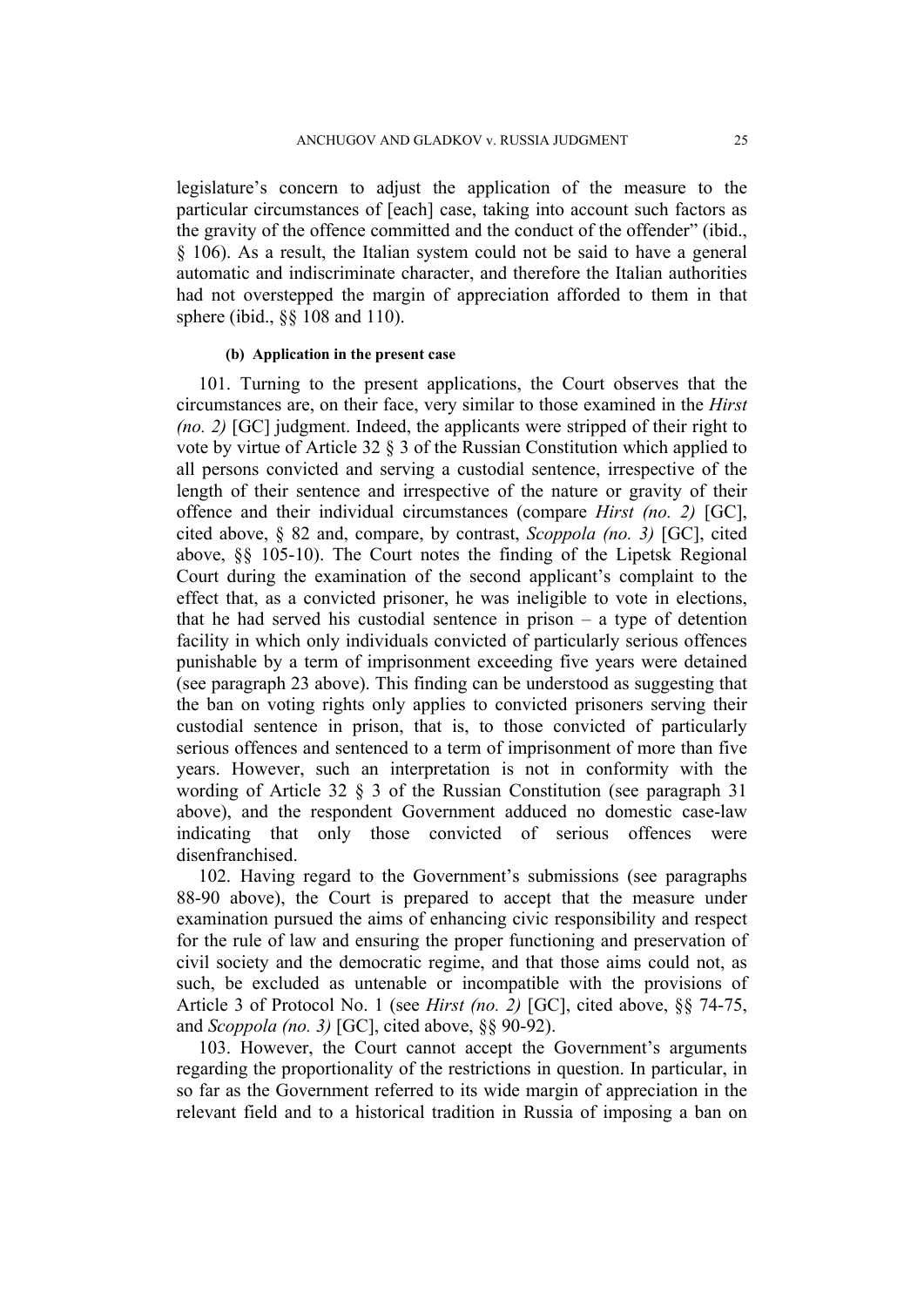electoral rights of convicted prisoners in detention dating back to the beginning of the nineteenth century (see paragraphs [87](#page-22-2) and [88](#page-22-0) above), and contended that the relevant provisions of Article 32 of the Russian Constitution corresponded to Russia's current democratic vision (see paragraph [87](#page-22-2) above), the Court reiterates that although the margin of appreciation is wide, it is not all-embracing (see *Hirst (no. 2)* [GC], cited above, § 82). Moreover, as has already been noted in paragraph [94](#page-23-0) above, the right to vote is not a privilege; in the twenty-first century, the presumption in a democratic State must be in favour of inclusion and universal suffrage has become the basic principle. In the light of modernday penal policy and of current human rights standards, valid and convincing reasons should be put forward for the continued justification of maintaining such a general restriction on the right of prisoners to vote as that provided for in Article 32 § 3 of the Russian Constitution (ibid., § 79).

104. Further, in so far as the Government argued that the measure in question affected a limited number of Russian citizens (see paragraph [92](#page-23-1) above), the Court notes that the Government did not indicate any figures to illustrate that assertion, whereas, according to the applicants, some 734,300 prisoners – a number undisputed by the Government – were disenfranchised by virtue of the aforementioned constitutional provision. The Court finds that this is a significant figure and that the measure in question cannot be claimed to be negligible in its effects (ibid., § 77).

105. Also, as regards the Government's argument that only those who had been convicted of criminal offences sufficiently serious to warrant an immediate custodial sentence were disenfranchised (see paragraph [91](#page-23-2) above), with the result that the bar could not be said to be indiscriminate, the Court notes that while it is true that a large category of persons – those in detention during judicial proceedings – retain their right to vote, disenfranchisement nonetheless concerns a wide range of offenders and sentences, from two months (which is the minimum period of imprisonment following conviction in Russia) to life and from relatively minor offences to offences of the utmost seriousness. In fact, as has already been noted in paragraph [101](#page-26-0) above, Article 32 § 3 of the Russian Constitution imposes a blanket restriction on all convicted prisoners serving their prison sentence (ibid., §§ 77 and 82).

106. In so far as the Government contended that, in their choice of the measure of punishment, the domestic courts usually took into consideration all relevant circumstances, including the nature and degree of public dangerousness of the criminal offence, the defendant's personality, and so on (see paragraph [91](#page-23-2) above), the Court is prepared to accept that, when sentencing, the Russian courts may indeed have regard to all those circumstances before choosing a sanction. However, there is no evidence that, when deciding whether or not an immediate custodial sentence should be imposed, they take into account the fact that such a sentence will involve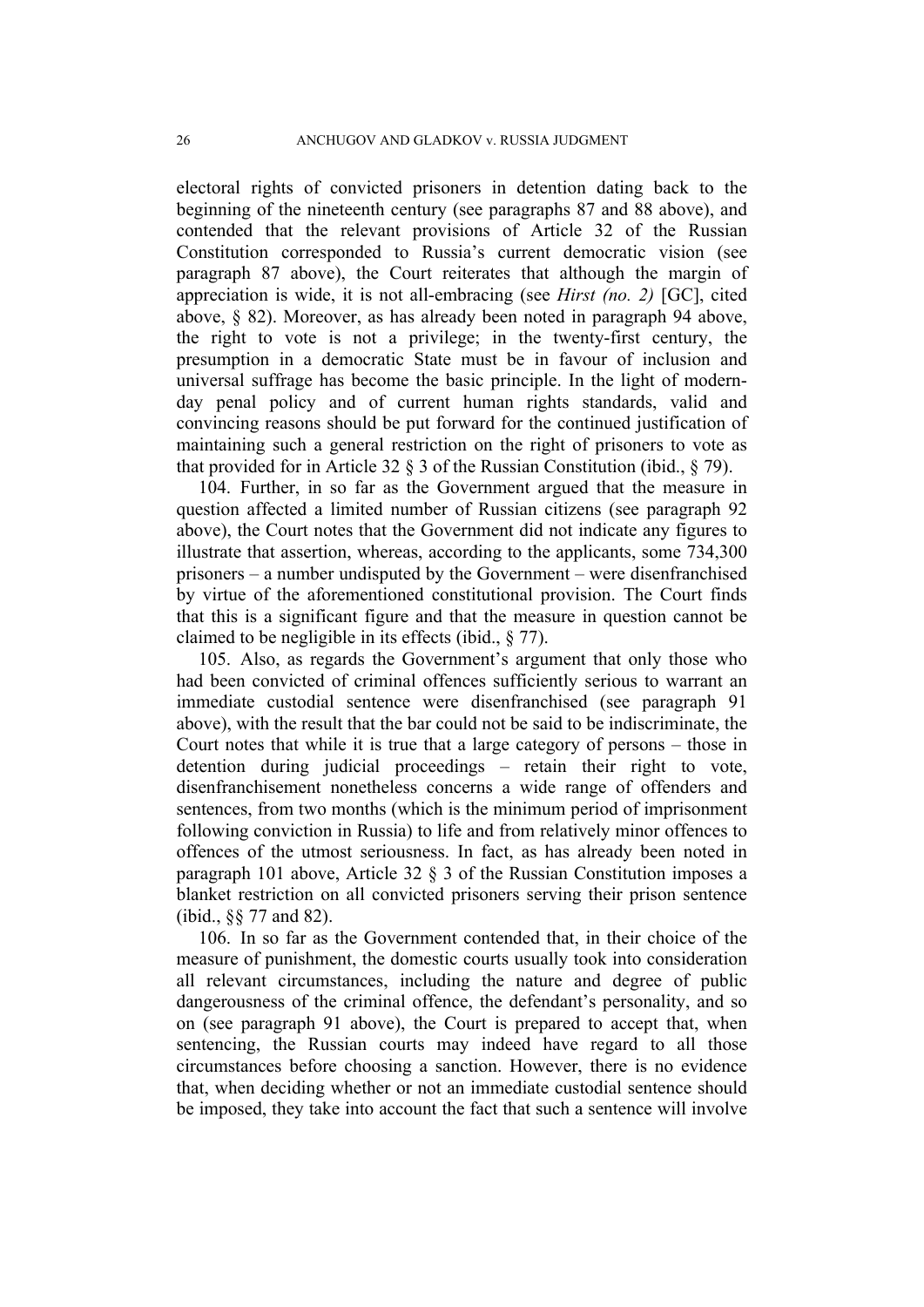the disenfranchisement of the offender concerned, or that they can make any realistic assessment of the proportionality of disenfranchisement in the light of the particular circumstances of each case. It is therefore not apparent, beyond the fact that a court considers it appropriate to impose a sentence of imprisonment, that there is any direct link between the facts of any individual case and the removal of the right to vote (ibid, § 77).

<span id="page-28-0"></span>107. The Court emphasises that its considerations in the previous paragraph are only pertinent for the purpose of dealing with the Government's relevant argument; they are not to be regarded as establishing any general principles. The Court reiterates in this connection that removal of the right to vote without any *ad hoc* judicial decision does not, in itself, give rise to a violation of Article 3 of Protocol No. 1 (see *Scoppola (no. 3)* [GC], cited above, § 104). With a view to securing the rights guaranteed by Article 3 of Protocol No. 1, the Contracting States may decide either to leave it to the courts to determine the proportionality of a measure restricting convicted prisoners' voting rights, or to incorporate provisions into their laws defining the circumstances in which such a measure should be applied. In this latter case, it will be for the legislature itself to balance the competing interests in order to avoid any general, automatic and indiscriminate restriction (ibid., § 102).

108. The Court further notes the Government's argument that the present case is distinguishable from *Hirst (no. 2)*, as in Russia a provision imposing a voting bar on convicted prisoners is laid down in the Constitution – the basic law of Russia adopted following a nationwide vote – rather than in an "ordinary" legal instrument enacted by a parliament, as was the case in the United Kingdom (see paragraph 85 above). In that connection the Court reiterates that, according to its established case-law, a Contracting Party is responsible under Article 1 of the Convention for all acts and omissions of its organs regardless of whether the act or omission in question was a consequence of domestic law or of the necessity to comply with international legal obligations (see, among other authorities, *Nada*, cited above, § 168). As has been noted in paragraph [50](#page-13-0) above, Article 1 makes no distinction as to the type of rule or measure concerned and does not exclude any part of a member State's "jurisdiction" – which is often exercised in the first place through the Constitution – from scrutiny under Convention. The Court notes that this interpretation is in line with the principle set forth in Article 27 of the 1969 Vienna Convention on the Law of Treaties (see paragraph [36](#page-9-0) above).

109. Further, as to the Government's argument that the adoption of the Russian Constitution was preceded by extensive public debate at various levels of Russian society (see paragraph [85](#page-21-0) above), the Court observes that the Government have submitted no relevant materials which would enable it to consider whether at any stage of the debate referred to by the Government any attempt was made to weigh the competing interests or to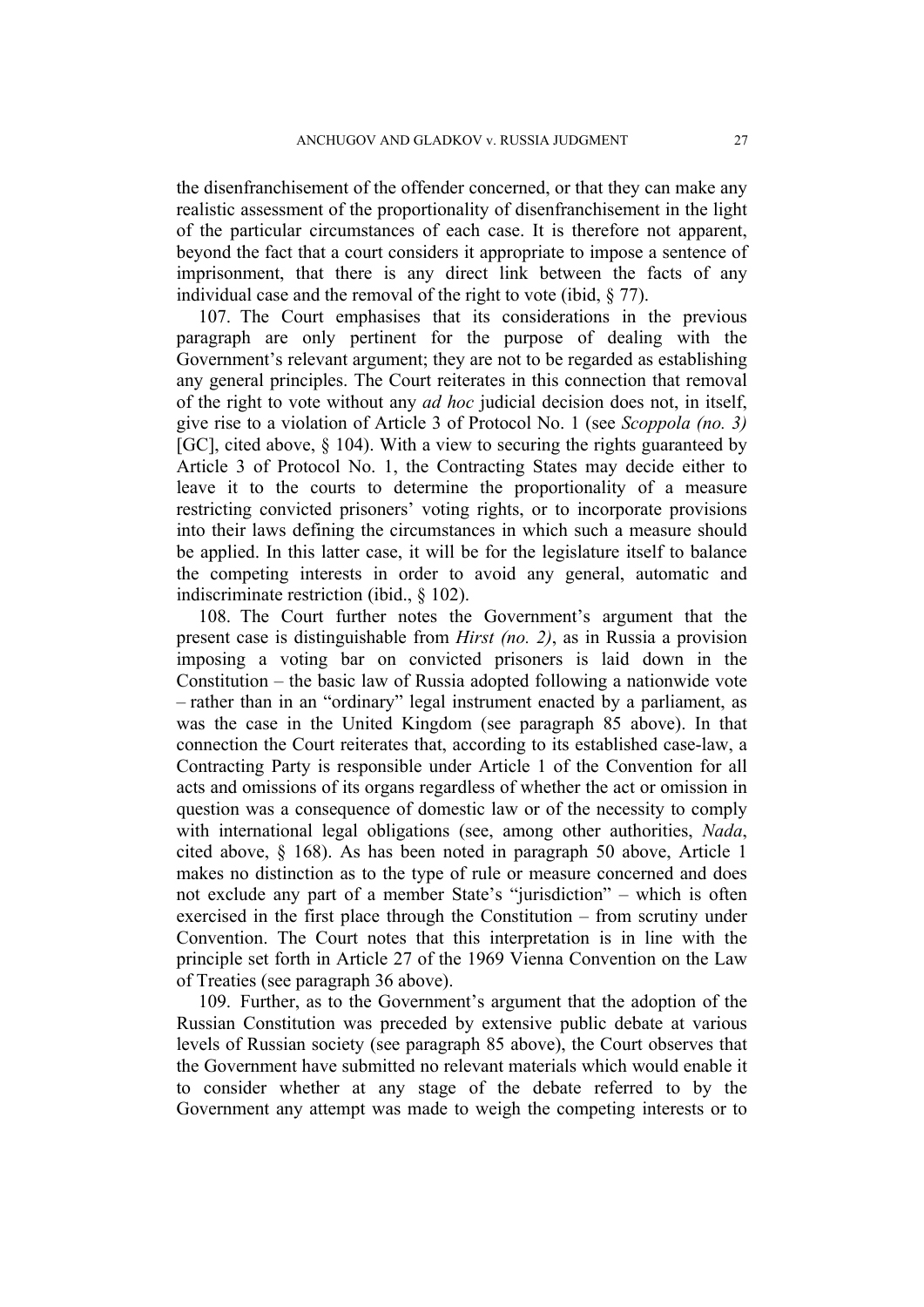assess the proportionality of a blanket ban on convicted prisoners' voting rights (see *Hirst (no. 2)* [GC], cited above, § 79). Nor can the Court discern in the Government's argument any other factor leading it to another conclusion.

110. In such circumstances, the Court is bound to conclude that the respondent Government have overstepped the margin of appreciation afforded to them in this field and have failed to secure the applicants' right to vote guaranteed by Article 3 of Protocol No. 1.

111. The Court notes the Government's argument that the restriction complained of is enacted in a chapter of the Russian Constitution, amendments to or revision of which may involve a particularly complex procedure (see paragraph [86](#page-21-1) above). It reiterates in this connection that its function is in principle to rule on the compatibility with the Convention of the existing measures. It is primarily for the State concerned to choose, subject to supervision by the Committee of Ministers, the means to be used in its domestic legal order in order to discharge its obligation under Article 46 of the Convention (ibid., § 83). As has been noted in paragraph [107](#page-28-0) above, there may be various approaches to addressing the question of the right of convicted prisoners to vote. In the present case, it is open to the respondent Government to explore all possible ways in that respect and to decide whether their compliance with Article 3 of Protocol No. 1 can be achieved through some form of political process or by interpreting the Russian Constitution by the competent authorities – the Russian Constitutional Court in the first place – in harmony with the Convention in such a way as to coordinate their effects and avoid any conflict between them.

<span id="page-29-0"></span>112. Having regard to the above, the Court concludes that there has been a violation of Article 3 of Protocol No. 1 to the Convention.

# II. ALLEGED VIOLATION OF ARTICLES 10 AND 14 OF THE **CONVENTION**

113. The applicants also complained under Article 10 that their disenfranchisement breached their right to express their opinion, and that they had been discriminated against as convicted prisoners, contrary to Article 14 of the Convention. The relevant Articles read as follows:

#### **Article 10**

"1. Everyone has the right to freedom of expression ...

2. The exercise of these freedoms, since it carries with it duties and responsibilities, may be subject to such formalities, conditions, restrictions or penalties as are prescribed by law and are necessary in a democratic society, in the interests of national security, territorial integrity or public safety, for the prevention of disorder or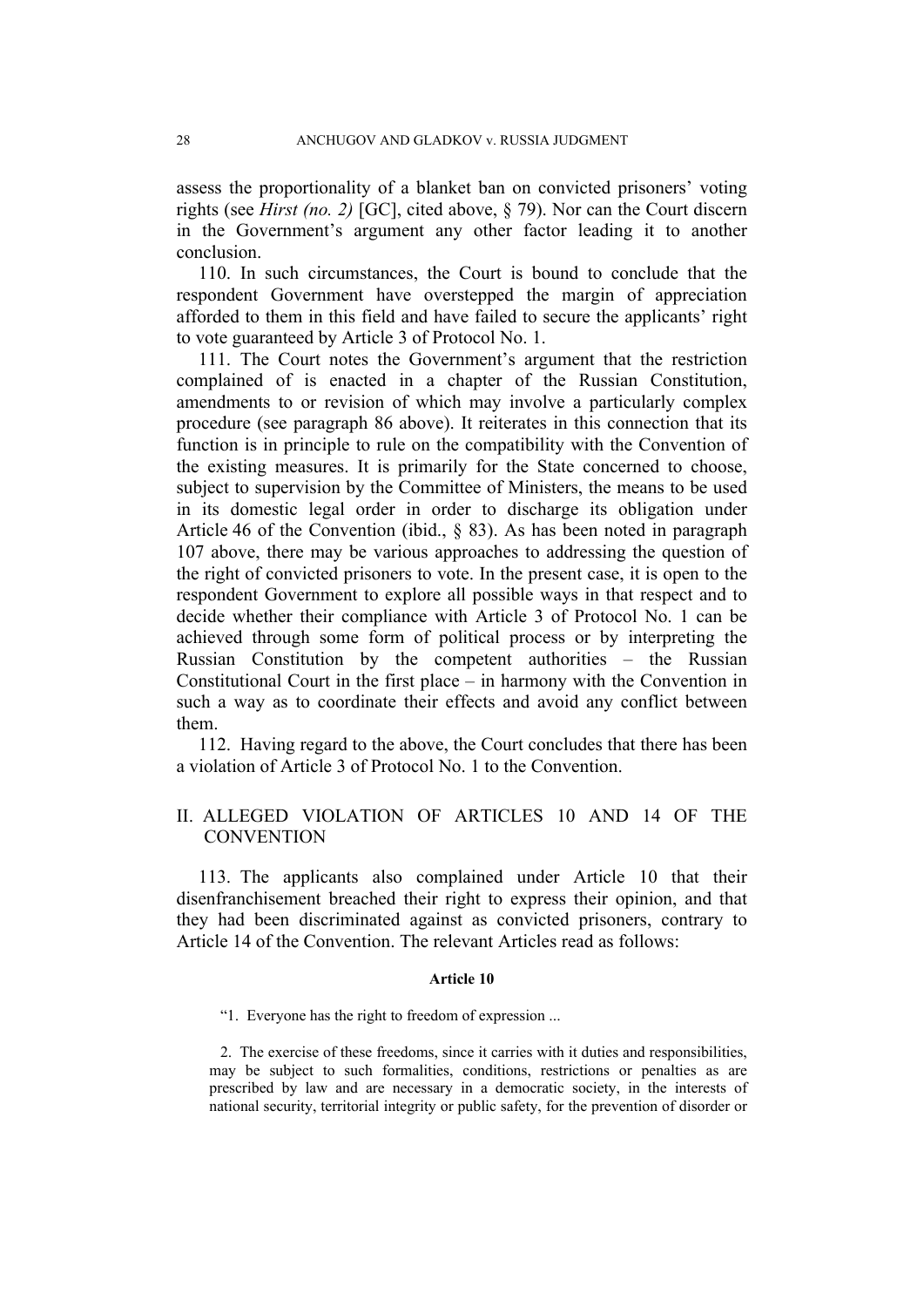crime, for the protection of health or morals, for the protection of the reputation or rights of others, for preventing the disclosure of information received in confidence, or for maintaining the authority and impartiality of the judiciary."

#### **Article 14**

"The enjoyment of the rights and freedoms set forth in [the] Convention shall be secured without discrimination on any ground such as sex, race, colour, language, religion, political or other opinion, national or social origin, association with a national minority, property, birth or other status."

114. The Government appear to have contested the applicability of Article 10 in the present case. In any event, they argued, with reference to the *Hirst (no. 2)* [GC] judgment, that there were no separate issues in the present case under Articles 10 and 14 of the Convention.

115. The second applicant submitted that he did not insist on pursuing his complaints under the aforementioned Articles any further.

116. Having regard to the parties' submissions and to its conclusion under Article 3 of Protocol No. 1 in paragraph

[112](#page-29-0) above, the Court considers that this part of the application is admissible and that no separate issue arises under Articles 10 and 14 of the Convention in the circumstances of the present case (see *Hirst (no. 2)* [GC], cited above, §§ 87 and 89).

## III. OTHER ALLEGED VIOLATIONS OF THE CONVENTION

117. The second applicant also complained under Article 10 of the Convention that his right to receive information had been violated by a public official's refusal to give him certain documents. He complained under Article 6 of the Convention that there were various irregularities in the court proceedings brought by him.

118. Having regard to the materials in its possession, the Court finds that this part of the application does not disclose any appearance of a violation of the Convention provisions. It follows that this part of the application is manifestly ill-founded and should be rejected in accordance with Article 35 §§ 3 (a) and 4 of the Convention.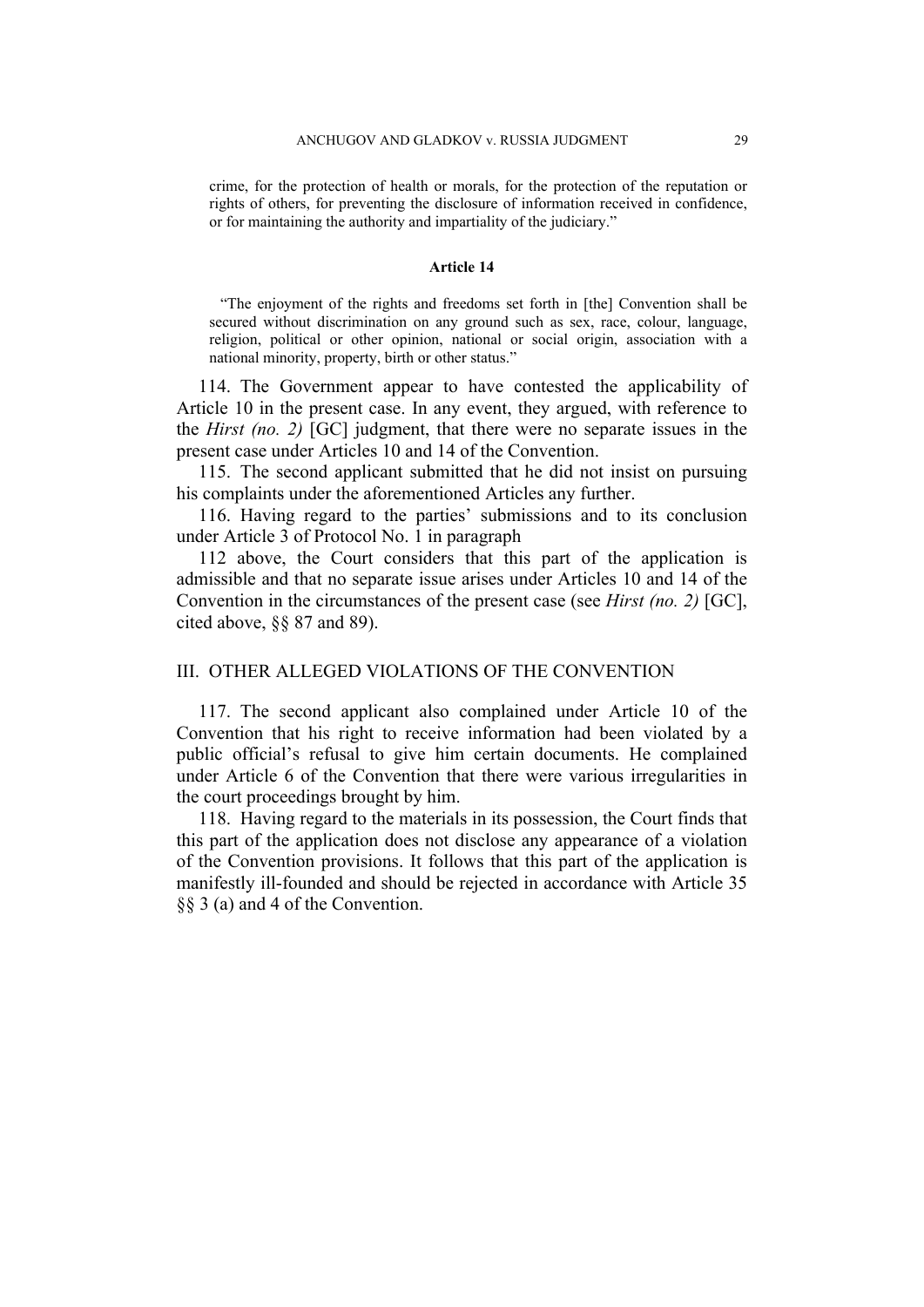#### IV. APPLICATION OF ARTICLE 41 OF THE CONVENTION

#### 119. Article 41 of the Convention provides:

"If the Court finds that there has been a violation of the Convention or the Protocols thereto, and if the internal law of the High Contracting Party concerned allows only partial reparation to be made, the Court shall, if necessary, afford just satisfaction to the injured party."

### **A. Damage**

120. The applicants claimed 30,000 euros (EUR) and EUR 20,000 respectively in compensation for non-pecuniary damage.

121. The Government contested the first applicant's claims under this head. They argued, with reference to the *Hirst (no. 2)* [GC] judgment, that, should any violation of the first applicant's rights be found in the present case, the mere finding of a violation would suffice. They did not comment on the second applicant's relevant claims.

122. Having regard to the circumstances of the present case, the Court considers that the finding of a violation constitutes sufficient just satisfaction in the present case for any non-pecuniary damage sustained by the applicants (see *Hirst (no. 2)* [GC], cited above, §§ 93-94 and *Greens and M. T.*, cited above, § 98).

## **B. Costs and expenses**

123. The applicants did not submit any claims under this head. Accordingly, there is no call to make any award in this respect.

# FOR THESE REASONS, THE COURT UNANIMOUSLY

- 1. *Decides* to join the proceedings in the applications;
- 2. *Declares* the complaints under Articles 10 and 14 of the Convention and the complaint under Article 3 of Protocol No. 1 to the Convention, in so far as it concerned the applicants' disenfranchisement and their ineligibility to vote in the parliamentary elections held on 7 December 2003 and 2 December 2007, as regards the first applicant, and on 5 December 2004 and 2 December 2007, as regards the second applicant, admissible and the remainder of the application inadmissible;
- 3. *Holds* that there has been a violation of Article 3 of Protocol No. 1 to the Convention;